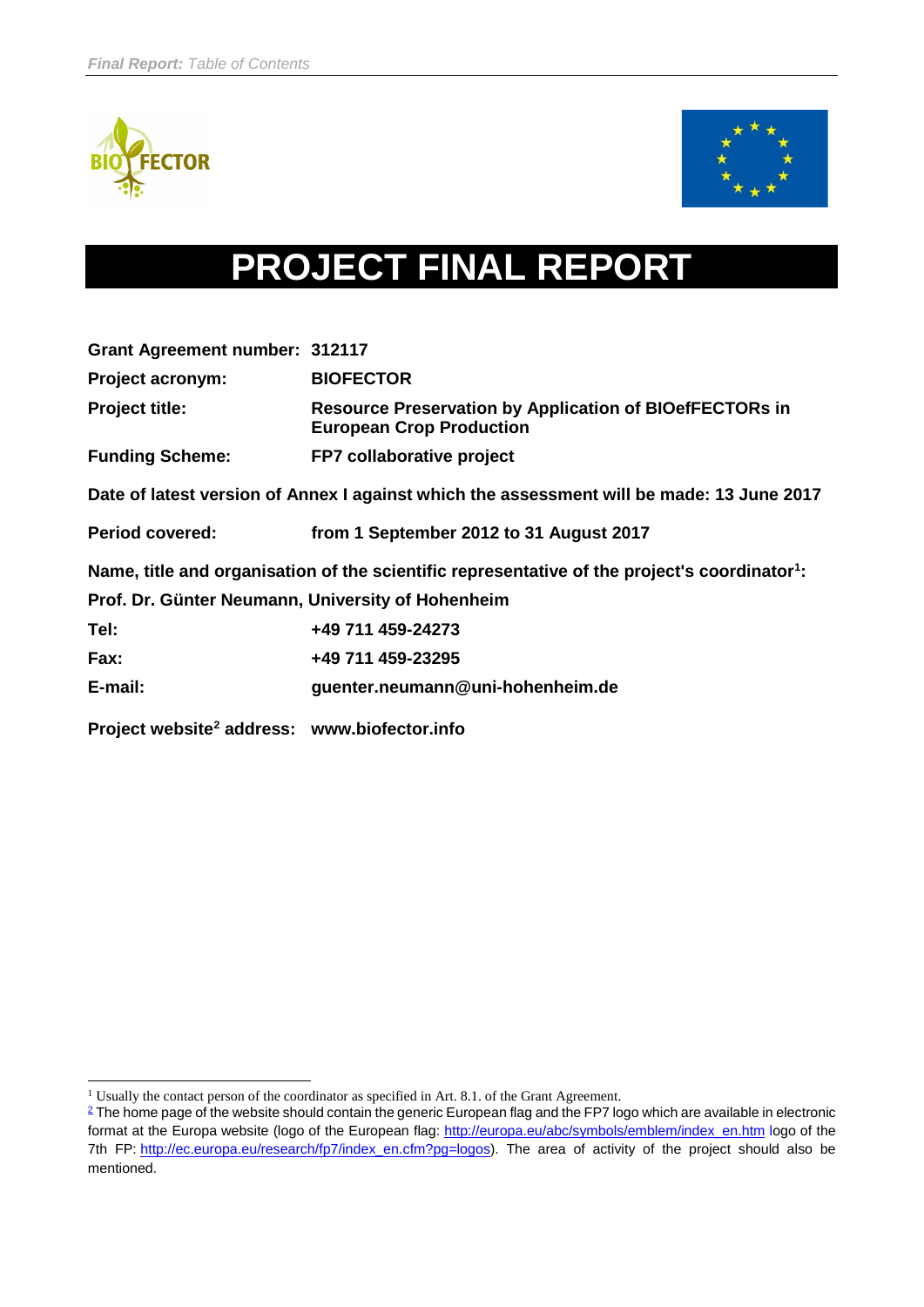# *Table of Contents*

| 1.2 |  |
|-----|--|
| 1.3 |  |
|     |  |
|     |  |
|     |  |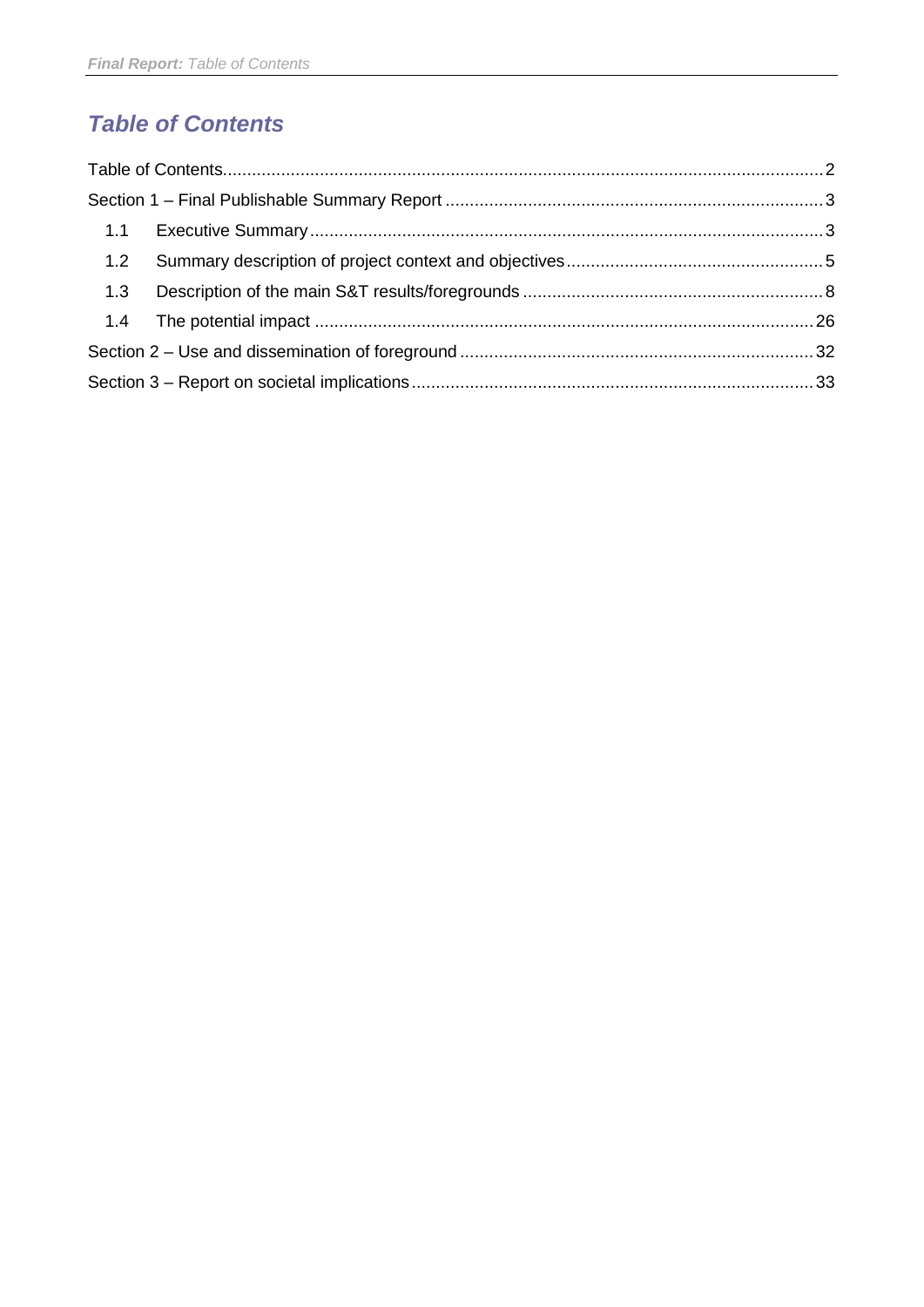## <span id="page-2-0"></span>*Section 1 – Final Publishable Summary Report*

#### **Project title: Resource Preservation by Application of BIOefFECTORs in European Crop Production**

#### **Project website: www.biofector.info**

#### <span id="page-2-1"></span>*1.1 Executive Summary*

BIOFECTOR (Resource preservation by application of bio-effectors in European crop production) is an interdisciplinary research project, investigating perspectives for the use of so-called bioeffectors (BEs) to improve the ability of crops to utilise nutrients from both, mineral and natural recycling fertilisers in conventional and organic farming systems. Bio-effectors comprise microorganisms (bacteria, fungi) and bio-active natural compounds (extracts from seaweed, plants and composts) with the ability to improve growth, nutrient acquisition and stress tolerance of crops, without significant direct input of nutrients. Tomato, wheat and maize were selected as important crops, representative for horticultural and agricultural production systems in Europe.

#### **Main outcomes**

- The application of BEs can significantly improve nutrient acquisition and stress tolerance of crops in a profitable way. However, this requires highly adapted and site-specific application strategies. General "easy to use approaches", applicable over a wide range of environmental conditions, are not available.
- The strongest expression of microbial BE effects was recorded in horticultural tomato production systems in combination with N-rich organic recycling fertilizers, based on animal manures, blood and bone meal. The advantage of this culture system is a stress-protected nursery phase under greenhouse conditions during the sensitive establishment phase of the plant BE-interactions, and efficient, cost-effective BE inoculation of the small soil volumes in the nursery pots.
- In agricultural production systems, the expression of microbial BE effects was frequently smaller and less reproducible. Particularly microbial BE-plant interactions are often biased by impacts of environmental stress factors during the establishment phase (drought, temperature extremes, nutrient limitations), limited responsiveness due to a frequently high inherent nutrient re-mobilization potential in many agricultural soils, higher application costs for effective inoculation due to larger soil volumes and lower market prices of the final products as compared with horticultural production. However, non-microbial BEs (seaweed/plant extracts) offer options for efficient and cost-effective applications as stress protectants by seed and foliar applications in different stages of plant development.
- Fertilizer placement and localized BE application techniques offer perspectives for a more efficient and cost-effective inoculation with microbial BEs in agricultural production systems and require further development. However, seed inoculation was the least-effective option.
- Exploitation of synergisms by BE combinations was more effective than application of single BE products. In this context, synergistic effects can be also achieved by introduction of stress-resistant BE strains, as well as combination with suitable fertilizers, such as zinc, manganese and stabilized ammonium with the potential to further increase stress protective and nutrient mobilizing effects of BEs.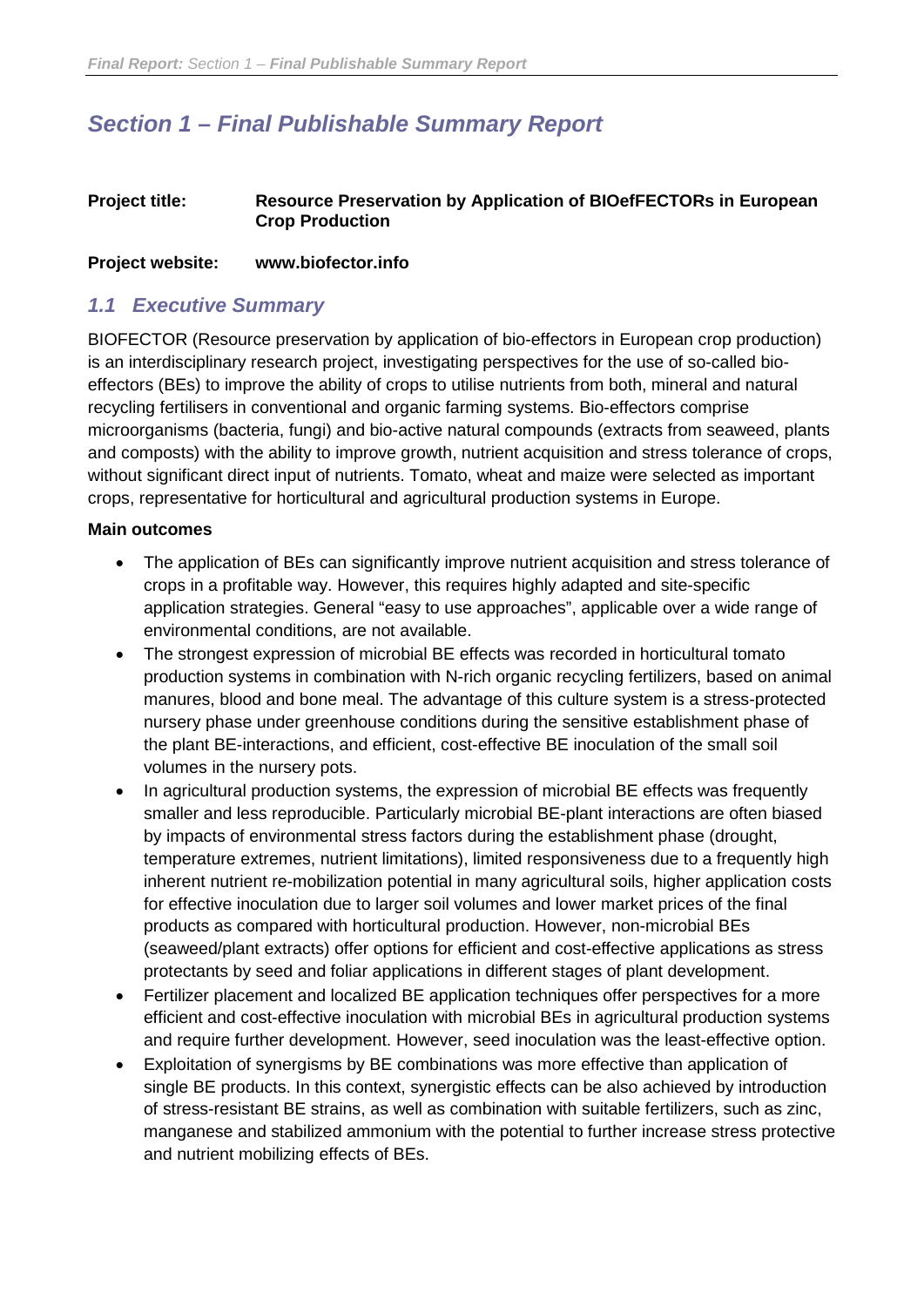- Microbial and non-microbial BEs show common modes of action, triggering adaptive stress responses of the host plants at the molecular and physiological level (stress priming effect) but the stress-sensitive establishment phase of microbial plant-BE interactions is frequently a limiting factor.
- Inoculation with microbial BEs has a significant but only transient impact on microbial communities in the rhizosphere. However, effects of the plant developmental status and the soil type are usually much stronger expressed than the impact of the inoculants.

Figure 1 summarizes the expression of BE effects in response to different fertilization strategies, culture systems, and BE types as determined in a meta-study, covering more than 150 pot and field experiments conducted with 38 BEs within the project duration.



Figure 1: Yield and plant growth effects of BE applications, depending on (**A**) the type of recycling fertilizers, (**B**) the form of mineral N fertilizers, (**C**) type of BEs and (**D**) crop species. The number inside the brackets represents the number of observations included; the dashed vertical zero line indicates no difference between BE and non-inoculated control treatments, the points indicate the mean effect while the horizontal line represents the 95% confidence interval (CI). If CI lines cross the zero line, effects are not significant.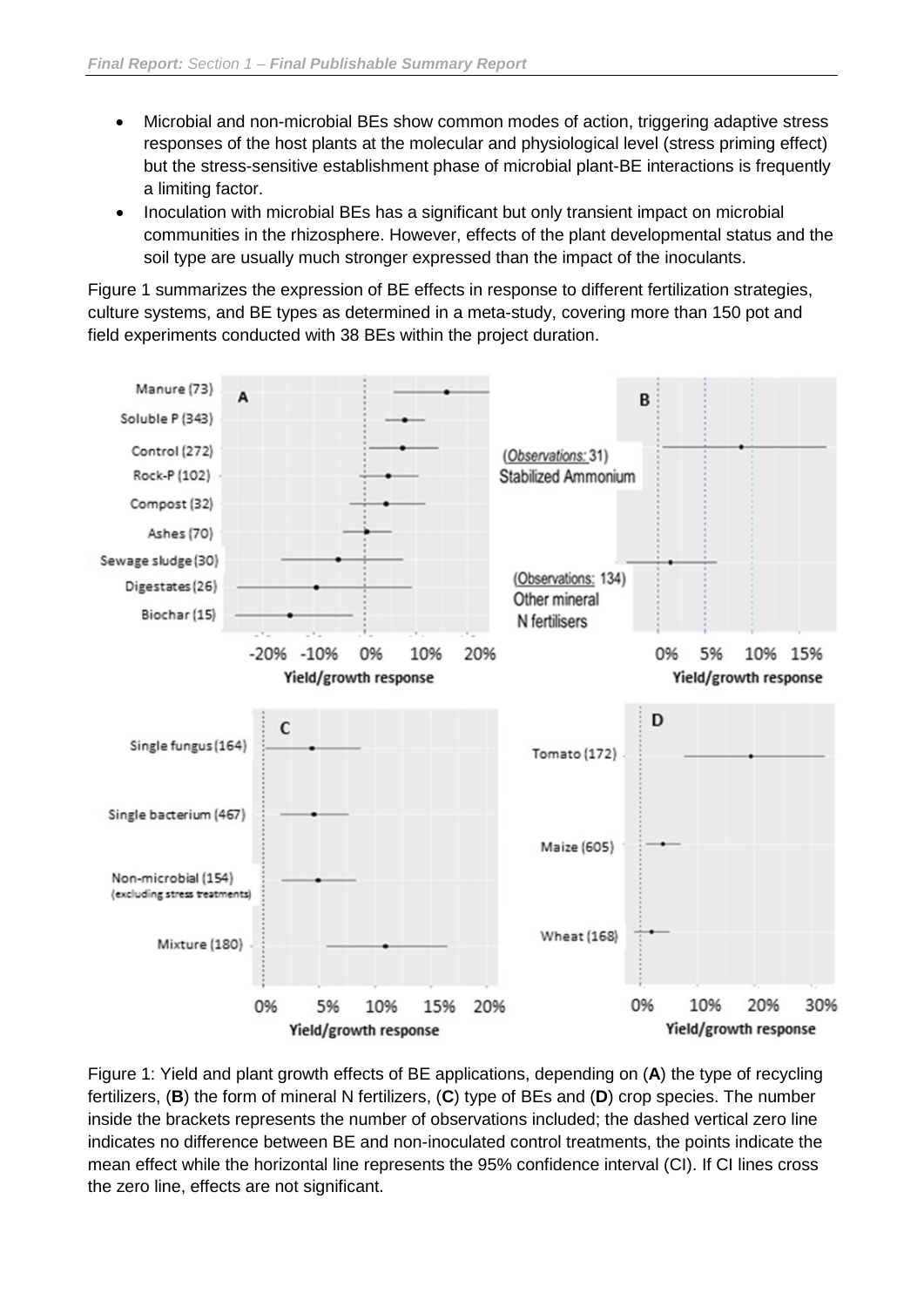## <span id="page-4-0"></span>*1.2 Summary description of project context and objectives*

#### *Background*

Conventional agriculture relies on regular applications of mineral fertilisers containing essential plant nutrients, especially nitrogen, potassium and phosphorus. Mineral nitrogen fertilisers are made from atmospheric nitrogen, which is converted to ammonium using the energy-intensive Haber-Bosch process, consuming 1-2% of the wold energy production. Phosphorus fertilisers are produced by treating mined phosphate rock with sulphuric acid. Apart from the high energy cost of producing these fertilisers with limited natural resources, harm is also caused to the environment by their application. On average, only about half of nitrogen fertilisers and 20 per cent of phosphate fertilisers are taken up by crops. Most of the remainder is immobilised in soils, runs off into waterways, is leached into groundwater or lost in gaseous forms, contributing to global warming and after precipitation, to over-fertilisation of natural ecosystems. The liquid leachate causes pollution of groundwater sources and leads to the eutrophication of rivers, lakes and coastal zones, thereby reducing biodiversity. In turn, the limited fertiliser use efficiency in agricultural production systems further promotes the risk of over-fertilisation to maintain yield stability. Similar problems arise also from excess fertilisation in regions with high availability of manure-based fertilizers from intensive livestock production. Because of these damaging effects, many regions including Europe are introducing legislation to reduce the use of mineral fertilisers.

#### *Objectives and aims*

BIOFECTOR (Resource preservation by application of bio-effectors in European crop production) is an interdisciplinary research project investigating perspectives for the use of so-called bioeffectors (BEs) to improve the ability of crops to utilise nutrients from both artificial and natural fertilisers. Bio-effectors comprise microorganisms (bacteria, fungi) and bio-active natural compounds (extracts from seaweed, plants and composts) with the ability to improve growth, nutrient acquisition and stress tolerance of crops, without significant direct input of nutrients.

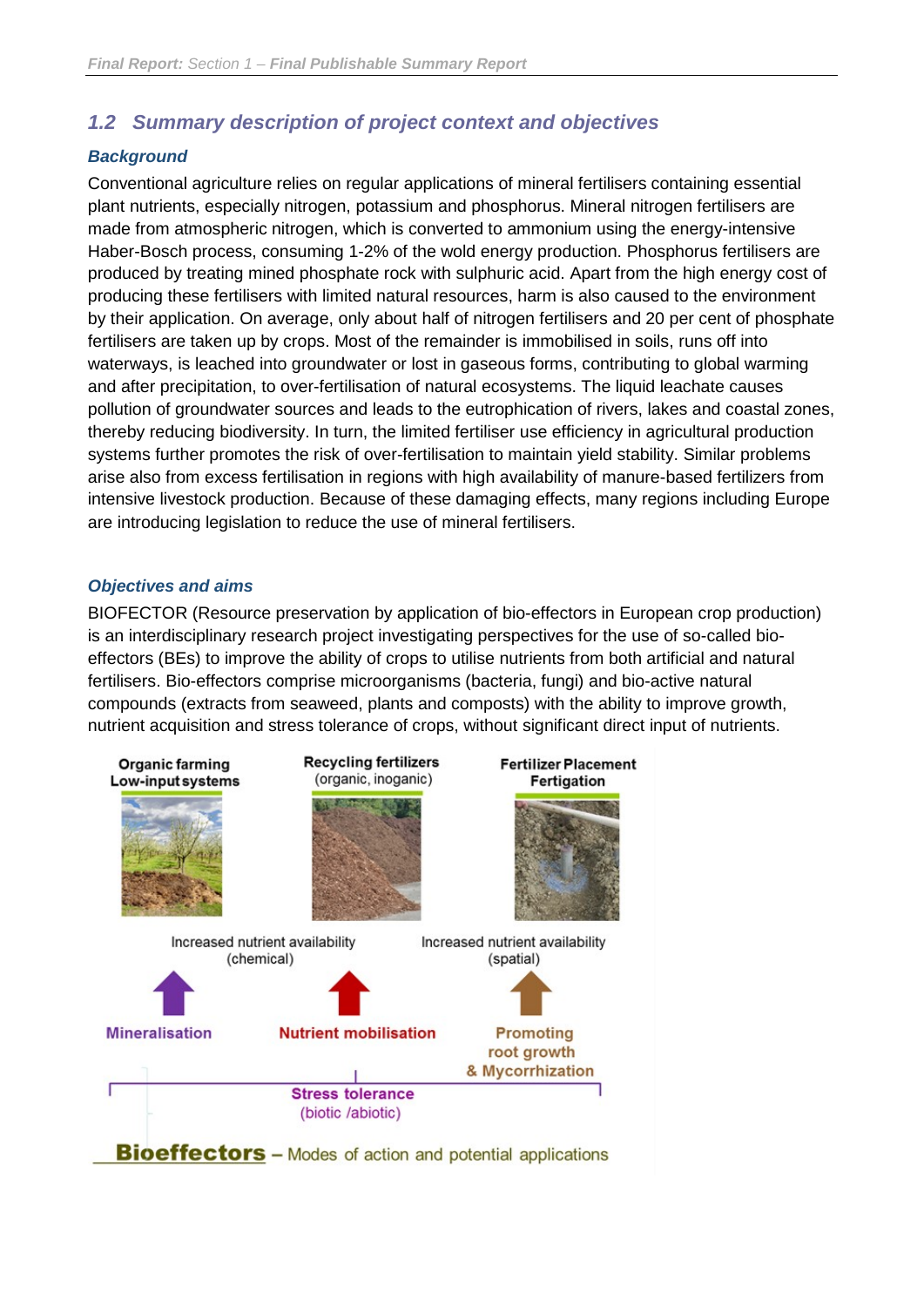Based on these features, the project aimed to identify the most suitable combinations of BEs, crops and fertilisers, including improvement and adaptation of existing BE products, as well as the development of novel BE products with enhanced field efficiency. The final goal was the development of novel BE-based applications to optimise the productivity and particularly the nutrient use efficiency of alternative fertilisation strategies to promote a more sustainable agricultural production e.g. by organic farming, use of fertilisers based on recycling products or by fertiliser placement close to the roots. Tomato, wheat and maize were selected as important crops representative for horticultural and agricultural production systems. The project comprised a consortium of 21 industrial and academic partners from 11 countries, investigating BE applications under local production conditions in European agriculture.

#### *Work structure*

The work programme was covered by ten interrelated work packages (WP01-WP010):



Bio-effectors with putative plant growth-promoting potential were provided by five European companies with expertise in selection, formulation and production of BE products (WP01). For products with a proven record of plant-growth promotion (PGP), an international expert team of soil microbiologists, plant physiologists and agronomists characterized the principle modes of action and the underlying physiological and molecular mechanisms as well as potential impacts on native soil-microbial populations to consider putative effects on soil ecology and bio-safety (WP03). The efficiency of the selected BEs for improvement of alternative fertilization strategies was evaluated in standardized model experiments under controlled environmental conditions, followed by smallscale field trials, addressing: (i) BE applications to counteract abiotic stress factors (WP04), such as chilling, drought and salinity; (ii) applications for organic farming and low-input systems (WP05); (iii) improved utilization of fertilizers based on recycling products (WP06) and (iv) improved efficiency of fertilizer placement strategies (WP07). Apart from single BEs, also synergistic effects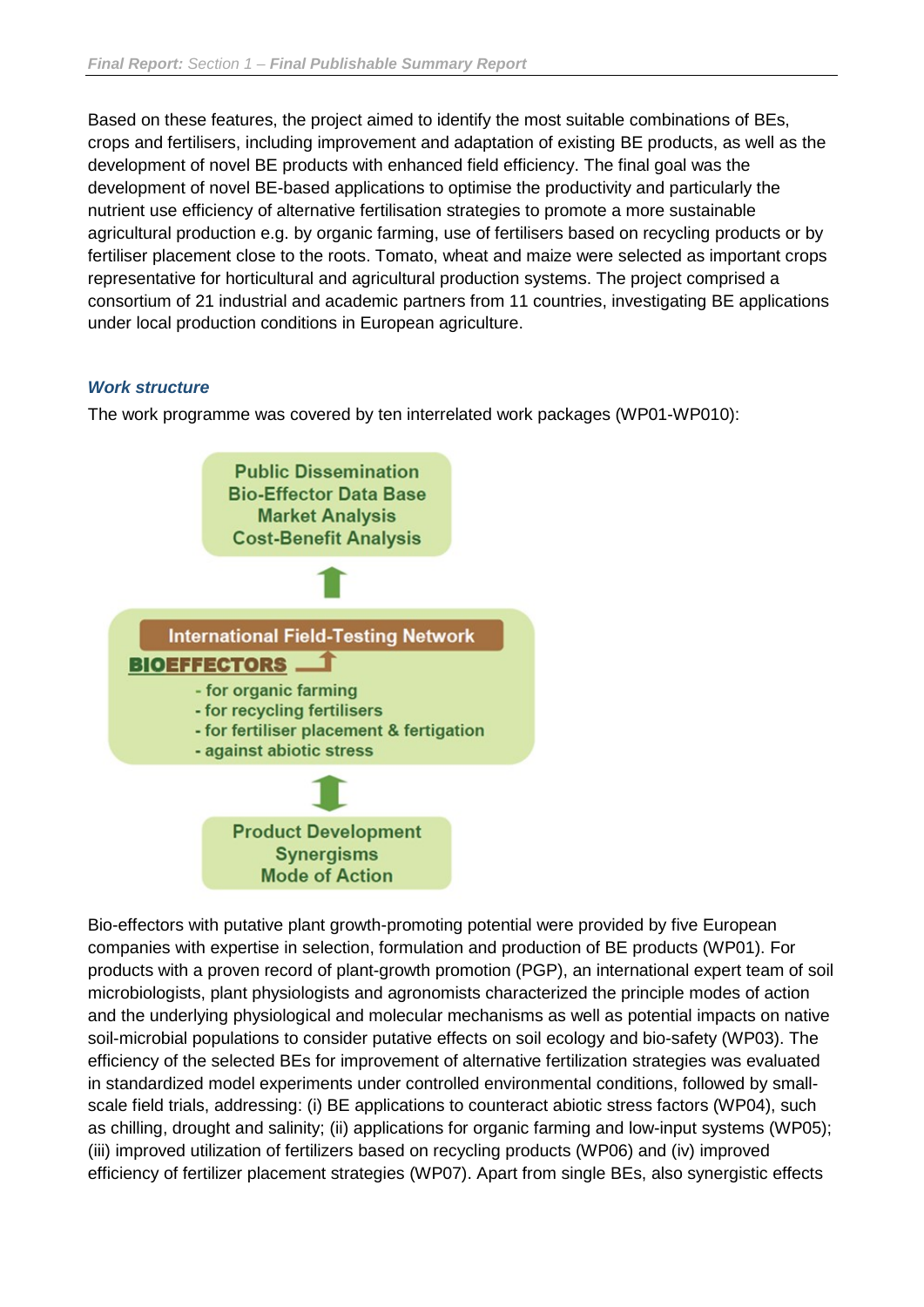of product combinations were investigated (WP02). After the initial screening phase, successful products were finally assessed within the "BIOFECTOR International Field Testing Network", providing standardized field testing facilities in nine countries under the geo-climatic conditions representative for European agriculture (WP08). Apart from assessment of individual trials, all experiments conducted within the project runtime were finally evaluated in a meta-analysis, which covered more than 150 experiments, providing more than 1100 data sets (observations) on BE effects on plant growth and yield formation for a total of 38 BE products tested in 145 treatment combinations.



The field-testing network also provided the base for public demonstration trials and the data for a cost-benefit analysis of the newly developed fertilisation strategies in comparison with conventional practice. Further scenario and simulation analyses of representative approaches were conducted to depict the economic efficiency under varying (world) market and price conditions to approve their economic viability and sustainability (WP09). Perspectives for patenting, registration, and international marketing of novel BE products in different countries were investigated and developed in close cooperation of all contributing project partners. Training activities comprised organisation of information events on application perspectives for BE products for extension service and farmers within public field days, as well as student workshops, summer schools, master and bachelor programs on BE research. A public data base was installed to collect information on commercially available BE products, application modes and targets as well as evaluations in the scientific literature as an information guide for farmers and scientists and as a platform for producers of bio-effectors to present products with a proven record of efficiency (WP10).

#### *Scientific and administrative project management*

The management of BIOFECTOR was the main task of the scientific and administrative Project Office, i.e. the coordinator and his administrative assistant at the University of Hohenheim and CMAST. The coordinator was concerned with the scientific management and the co-ordination of all research activities and ensured the smooth operation of the project and guaranteed that all efforts were focused towards the objectives. Together with the project office at CMAST, the coordinator was also responsible for administrative, financial and contractual management and the organisational co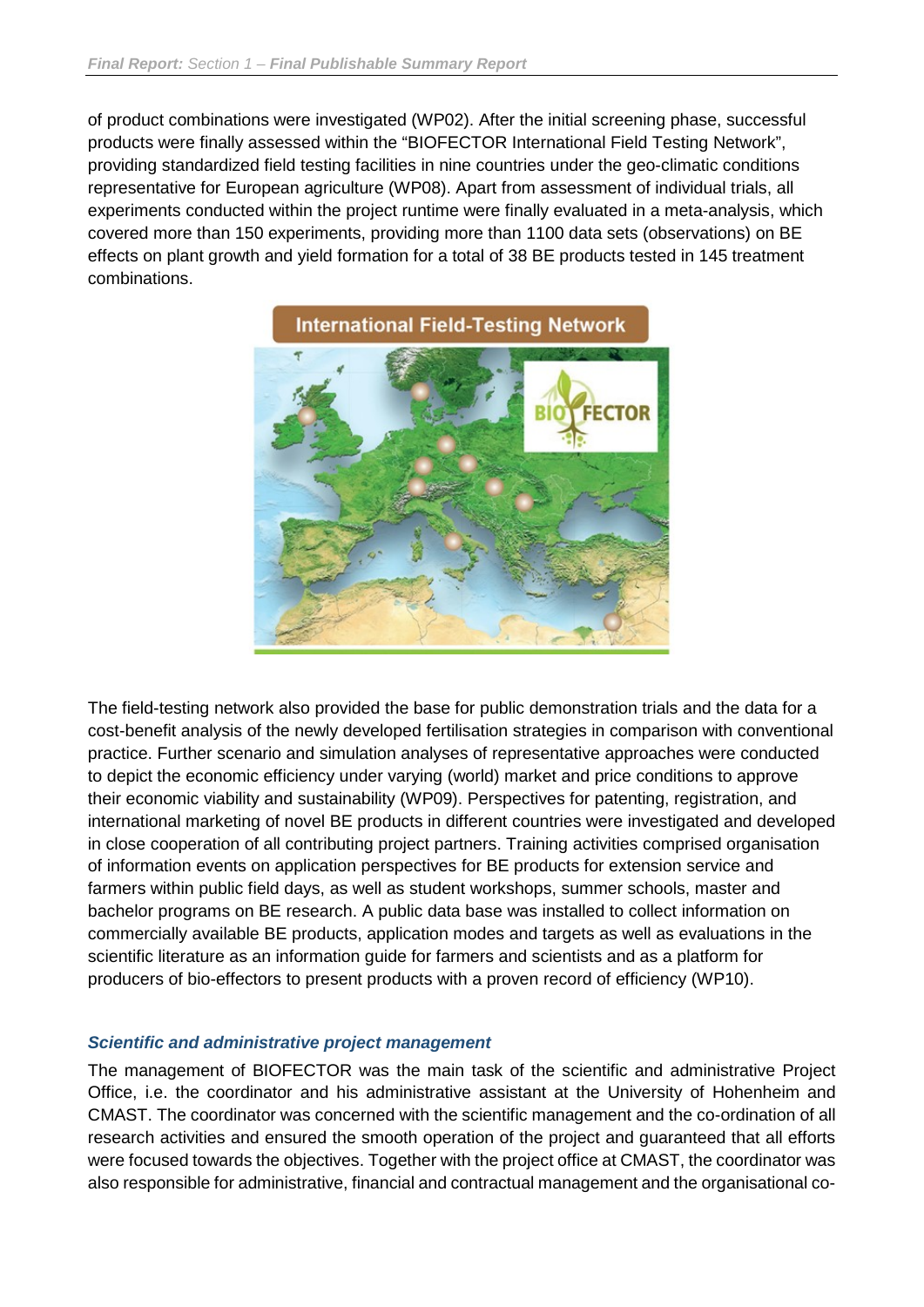ordination of the project activities; in this capacity, coordinator and CMAST fulfilled all administrative tasks, including submission of required progress reports, deliverables, financial statements to the European Commission, oversight of proper use and distribution of funds.

Each beneficiary in BIOFECTOR sent one representative to the General Assembly. This body was in charge of the political and strategic orientation of the project. Tasks included oversight of the rights and obligations in accordance with the contractual framework of the project and the Consortium Agreement; decision upon withdrawal, inclusion and exclusion of Participants to the project; preliminary decisions on the amendment of the Consortium Agreement (subject to ratification by the authorised legal representatives); oversight of standard operation procedure as well as of dissemination of foreground and IPR; approval of provisional budgets, discuss and approve the annual executive budget and cost claims prepared by the Steering Committee including the reimbursements to the Participants. The General Assembly met once a year unless the interest of the project required intermediate meetings.

The Steering Committee consisted of one representative per work package as well as the Coordinator; guests were invited upon necessity. It monitored the overall progress towards the global objectives of the proposal, and coordinated issues related to the project in general and issues affecting more than one WP. The Steering Committee received and approved interim progress reports and proposals from the WP leads, and prepared issues to be decided by the General Assembly. Moreover, the Steering Committee benchmarked the achievement of deliverables and milestones within each work package, defined action plans and proposed budget re-allocations. The Steering Committee met every six months during the funding period, either in person by telephone conference.

Furthermore, a scientific advisory board was implemented to ensure a high standard of research; it monitored the progress of the project by taking part in the annual project meetings.

### <span id="page-7-0"></span>*1.3 Description of the main S&T results/foregrounds*

This section summarizes the major output and the scientific findings within the different working areas of the project, covered by the work packages WP01-WP08.

#### **WP01: Product development**

The general aim of WP01 was the supply of the project partners with promising bio-effectors in readily testable product formulations and further improvement according to the requirements of the investigated applications.

#### **1.3.1 Pre-selection, test and production of microbial BE products with nutrient-mobilizing and root growth-stimulating properties.**

While intensive greenhouse and field testing of 13 fungal and bacterial BE isolates with Ca-P solubilizing potential in 8 countries with 4 crops failed to show any significant effects on P mobilizaton and nutrient acquisition of soil-grown plants (Lekfeldt et al. 2016; Thonar et al. 2017), it was demonstrated that combined application with ammonium fertilisers, stabilized with the nitrification inhibitor DMPP (3,4-dimethylpyrazolphosphate) was able to activate the plant growthpromoting potential of the inoculants. This was related with synergistic effects on ammoniuminduced rhizosphere acidification, increased root surface area by ammonium-induced promotion of root hair development and microbial root growth stimulation, associated with an increased auxin production potential of the host plant and the bacterial inoculants. Superior performance of BE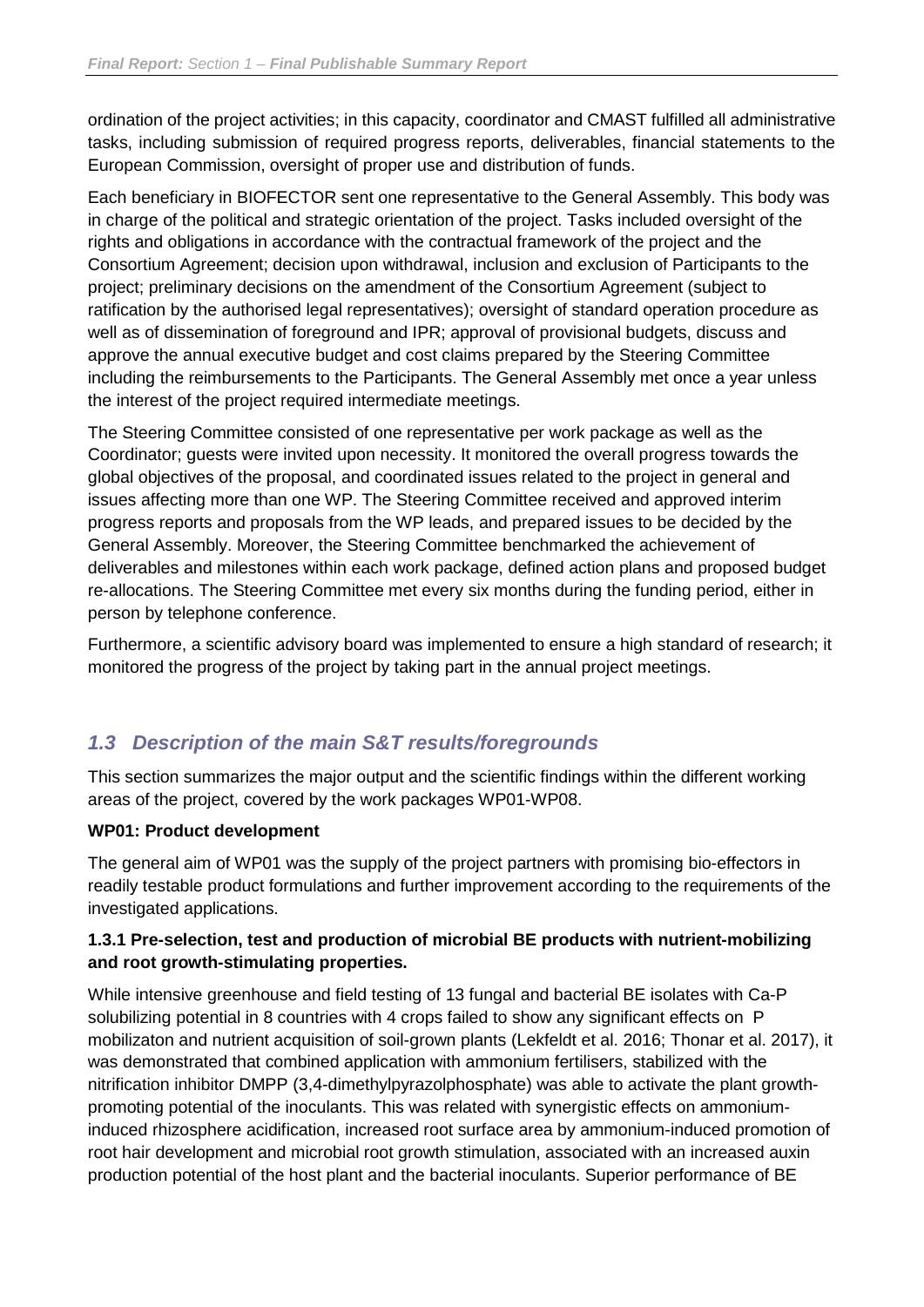combinations with stabilized ammonium fertilisers was also confirmed in the BIOFECTOR Metaanalysis (Fig. 1.1). Obviously, N fertilisation management can be employed as a tool to improve the efficiency of plant-BE interactions. These findings resulted in a joint patent application with EUROCHEM Agro GmbH (Mannheim, Germany) as license holder for the nitrification inhibitor DMPP, submitted in April 2017 to the European Patent Office (EPO) with the title "*Method and composition for improving nutrient acquisition of plants*".(No 17167762B-1375).



**Figure 1.1**: Yield/plant growth effects of BE applications depending on the type of mineral N fertilizers added in the experiment. The number inside the brackets represents the number of observations included; the dashed vertical zero line indicates no difference between BE and noninoculated control treatment, the points indicate the mean effect while the horizontal line represents the 95% confidence interval (CI). If CI lines cross the zero line, effects are not significant.

Novel microbial strains with significant plant and root growth-promoting potential, characterized within joint WP01, WP02 and WP03 activities have been formulated and are ready for large scale production and market introduction: *Bacillus atrophaeus* Abi05 (ABI), *Pseudomonas jessenii* Ru47 (SP, JKI) and a combination product based on *Trichoderma harzianum* OMG16 and Bacillus amyloliquefaciens FZB42 in a formulation containing Zn and Mn as stress protectants (CombiFect-B, AUAS). Two further patent applications ("*Applications of a mycorrhizal fungus of the genus Trichoderma for increasing the efficiency of nutrient acquisition and improving stress tolerance of crop plants*") are scheduled for submission in October 2017 (AUAS).

#### **1.3.2 Pre-selection and production of plant growth-promoting microorganisms with tolerance to low temperature, drought and high salt concentrations**

A patent describing a "*bio-formulation of PGPRs growing under extreme conditions (low temperature, drought, salinity*)" was registered by the EPO under PCT DE 2016/000159. Synergistic effects of stabilized ammonium fertilization or micronutrient (Zn/Mn) starter treatments on the stress (chilling/drought)-protecting and plant growth-promoting potential of BEs have been identified within WP02 and these findings were included in the EPO patent application No 17167762B-1375 and in the development of a novel combination product CombiFectB. Partners in Italy isolated the *Azotobacter chroococcum* strain A76, which increased tomato growth and fruit yield under salt stress (50 and 100 mM NaCl) and improved wheat growth under drought conditions with reduced N-input. The strain is ready for large scale production. Similar effects were reported for the commercial *Trichoderma harzianum* strain T22.

#### **1.3.3 Manufacturing and characterization of natural extraction products**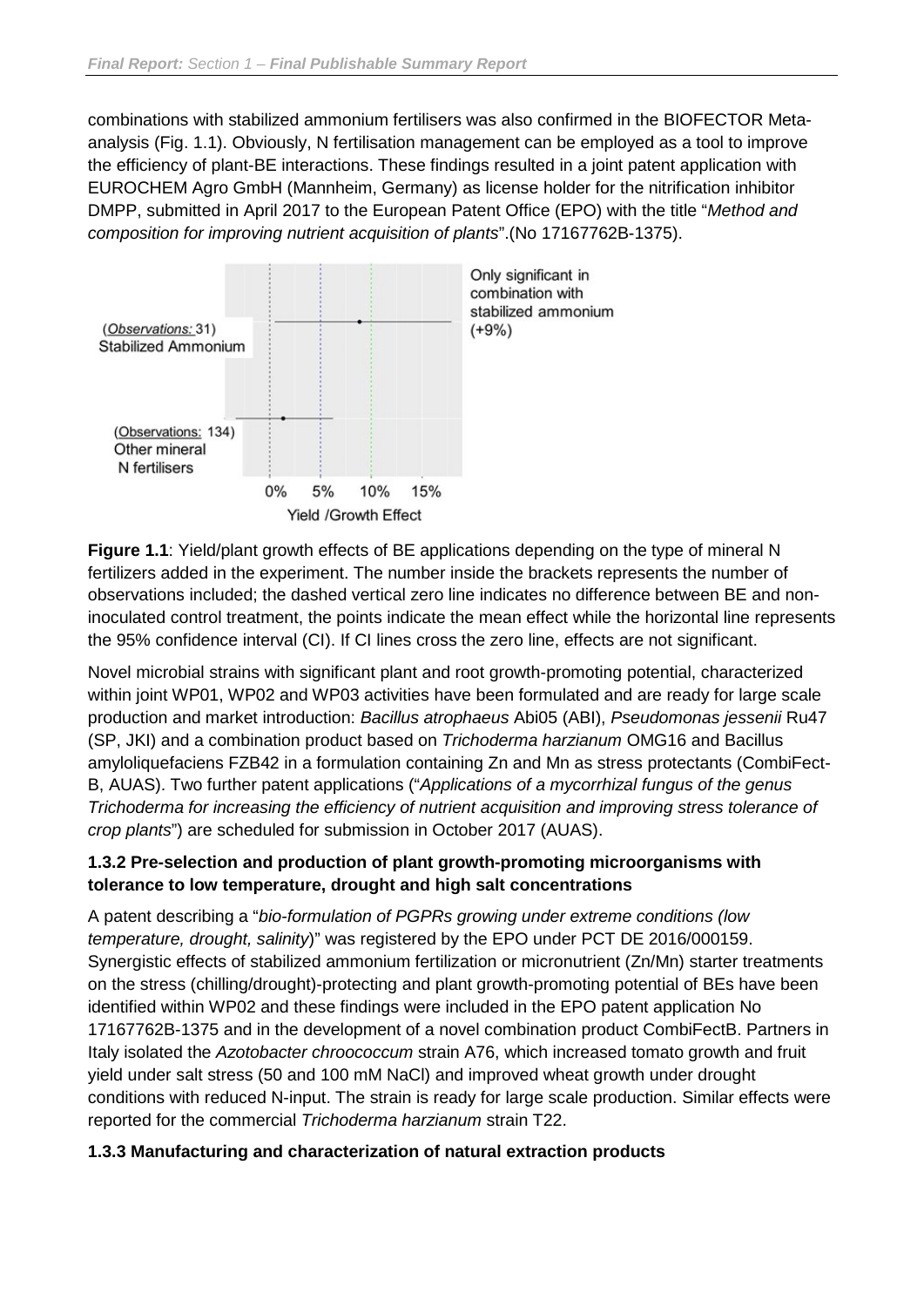A drought and salt stress-protective potential has been identified for the seaweed extract products "Superfifty", Rygex and Algavyt-ZnMn in wheat, tomato and maize. Cold-stress-protective effects were recorded for "Superfifty, Algavyt-ZnMn, and the plant extract Manek in wheat and maize. The underlying modes of action have been characterized at the transcriptional and metabolic level. Humic acids preparations extracted from artichoke compost, repeatedly showed synergistic plant growth-promoting effects with various Bacillus, Pseudomonas and *Trichoderma* strains investigated within WP03.

| Bio-effector                                                                        | Reported effects                                                               | Application mode                                   | Stage of Marketing                                                      |  |
|-------------------------------------------------------------------------------------|--------------------------------------------------------------------------------|----------------------------------------------------|-------------------------------------------------------------------------|--|
| Bacillus atrophaeus, B.<br>simplex strains (Combi<br>product ABI)                   | Plant growth promotion,<br>stress resistance                                   | Seed dressing, soil<br>incorporation,<br>placement | Patented                                                                |  |
| B. amyloliquefaciens<br>FZB42 + Trichoderma<br>harzianum OMG16<br>+Zn/Mn (AUAS/ABI) | Plant growth promotion<br>Cold/drought stress<br>resistance                    | Soil incorporation,<br>placement                   | Ready for patenting                                                     |  |
| Trichoderma<br>harzianum OMG16<br>(AUAS)                                            | Plant growth promotion<br><b>Stress resistance</b>                             | Soil incorporation,<br>placement                   | Ready for patenting                                                     |  |
| Pseudomonas jessenii<br>RU47 (JKI, SP)                                              | Plant growth promotion, P<br>mobilization, Biocontrol                          | Seed dressing, Soil<br>incorporation               | Ready for<br>large<br>scale<br>production                               |  |
| Azotobacter<br>chroococcum A76<br>(UNINAa)                                          | Salinity/drought resistance                                                    | Soil incorporation                                 | Ready for<br>large<br>scale<br>production                               |  |
| Algavyt ZnMn.<br>Seaweed extract combi<br>product (AGRIGES)                         | Cold/drought resistance                                                        | Soil incorporation,<br>foliar spray                | Commercial product. Novel<br>application perspectives in<br>agriculture |  |
| Manek:<br>Plant extract combi -<br>product (AGRIGES)                                | Cold/drought resistance                                                        | Foliar spray                                       | Commercial product: Novel<br>application perspectives in<br>agriculture |  |
| Superfifty (BIOAT)<br>Seaweed extract                                               | Cold/drought resistance                                                        | Foliar spray                                       | Commercial product:<br>Improved formulation                             |  |
| DMPP-Ammonium +<br>microbial BEs (UHOHa<br>EurochemAgro)                            | P mobilization<br>Plant growth promotion#<br>Cold/drought stress<br>resistance | Soil incorporation,<br>placement                   | Patented                                                                |  |
| DMPP-Ammonium +<br>non-microbial BEs<br>(UHOHa)                                     | Plant growth promotion<br>Cold/drought stress<br>resistance                    | Soil incorporation,<br>placement<br>foliar spray   | Ready for large scale<br>production                                     |  |

**Table 1.1**: Novel bio-effector products developed during the BIOFECTOR project duration

#### **WP02: Synergisms and Product Combinations**

Activities in WP02 focussed on the development of novel BE products, based on combined or synergistic interactions of single BEs identified within WP01.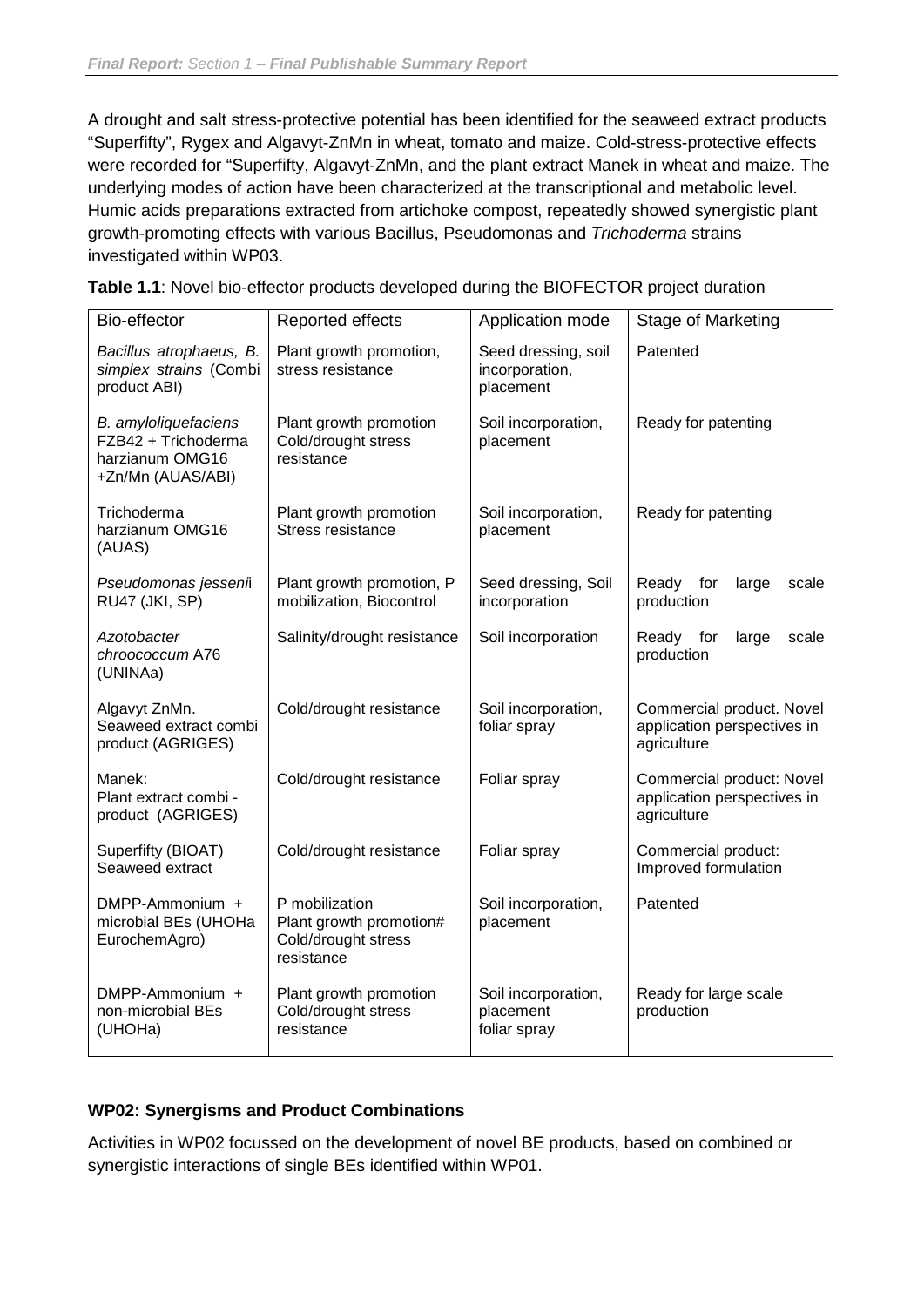#### **2.1 Identification of functional combinations of promising BEs based on the strain and product collections already available from WP01 partners tested in WP03-WP07.**

Microbial and non-microbial BE combinations, as well as BEs combined with selected fertilizers (stabilized ammonium, micronutrients: Zn/Mn) have been tested in greenhouse and field experiments in comparison with a set of pre-selected commercial standard BE products (BE1-4). The standard BEs were based on strains of Trichoderma (*Trianum-P*), *Pseudomonas* (*Proradix*), *Bacillus* (*Rhizovital42*), and the *Ascophyllum nodosum* seaweed extract "*Superfifty*", representative for important groups of bio-effectors. Competitive survival was tested in combination with

- (i) newly isolated BEs, such as *Trichoderma* strains and complex bacterial formulations (BioRex) containing different Bacilli and N-fixing bacteria,
- (ii) arbuscular mycorrhizal fungi, with *T.harzianum* and *T.virens* combined with Gram-positive (Bacilli) and Gram-negative (Pseudomonades) bacteria.
- (iii) different Bacilli such as *B.simplex*, *B. atrophaeus*.
- (iv) combined inoculations of *Trichoderma* (BE1) and *Bacillus* (BE3) or triple inoculations with *Trichoderma* (BE1, *Bacillus* (BE3) and *Pseudomonas* (BE2) in pot experiments with maize, tomato and wheat on P-limited soils.
- (v) Non-microbial BEs in combination with living BEs were tested with seaweed extracts, humic acids and fungal cell wall preparations as lipo-chitooligosaccharides from *Sebacinales* fungi.

#### **2.2 Characterization of the conditions (e.g. formulation, environmental factors, etc.) required for the best performance of most promising bio-effector combinations**

Compatible combinations of bio-effectors have been identified, selected and favourable conditions regarding product formulations, application methods and abiotic factors influencing performance have been characterized. With regard to production methods spray-drying of fungal conidiospores and freeze-drying of bacterial endospores have been selected as most effective and economic procedures, also considering product stability and shelf life. As favourable application method, spraying and soil incorporation of the re-suspended dry formulation or a more economic direct application into the seeding furrow (targeted application) have been identified.

A bio-formulation containing a consortium of selected Bacillus strains with tolerance against low temperature, drought and salinity and growth-promoting properties demonstrated in pot and field experiments in maize was patented in 2017.

#### **2.3 Synergistic interactions of BEs with fertiliser components.**

Two novel combination products CombiFect (CFA and CFB) developed within WP01/WP02, based on the Trichoderma stain OMG16 combined with different strains of Bacillus, have been intensively tested within WP04-08, with superior performance of CFA in tomato and similar efficiency of CFA and CFB in maize. The preferential form of nitrogen fertilization (nitrate vs ammonium) and micronutrients such as Zn and Mn have been discovered as major nutritional factors, determining synergistic interactions with microbial BEs. Accordingly, CFA in combination with stabilized ammonium fertilization was particularly effective in supporting rock phosphate acquisition in maize. Also cold and drought stress-protective properties especially in maize, have been proven and efficacy was further enhanced by combination with micronutrients (Zn,Mn) and stabilized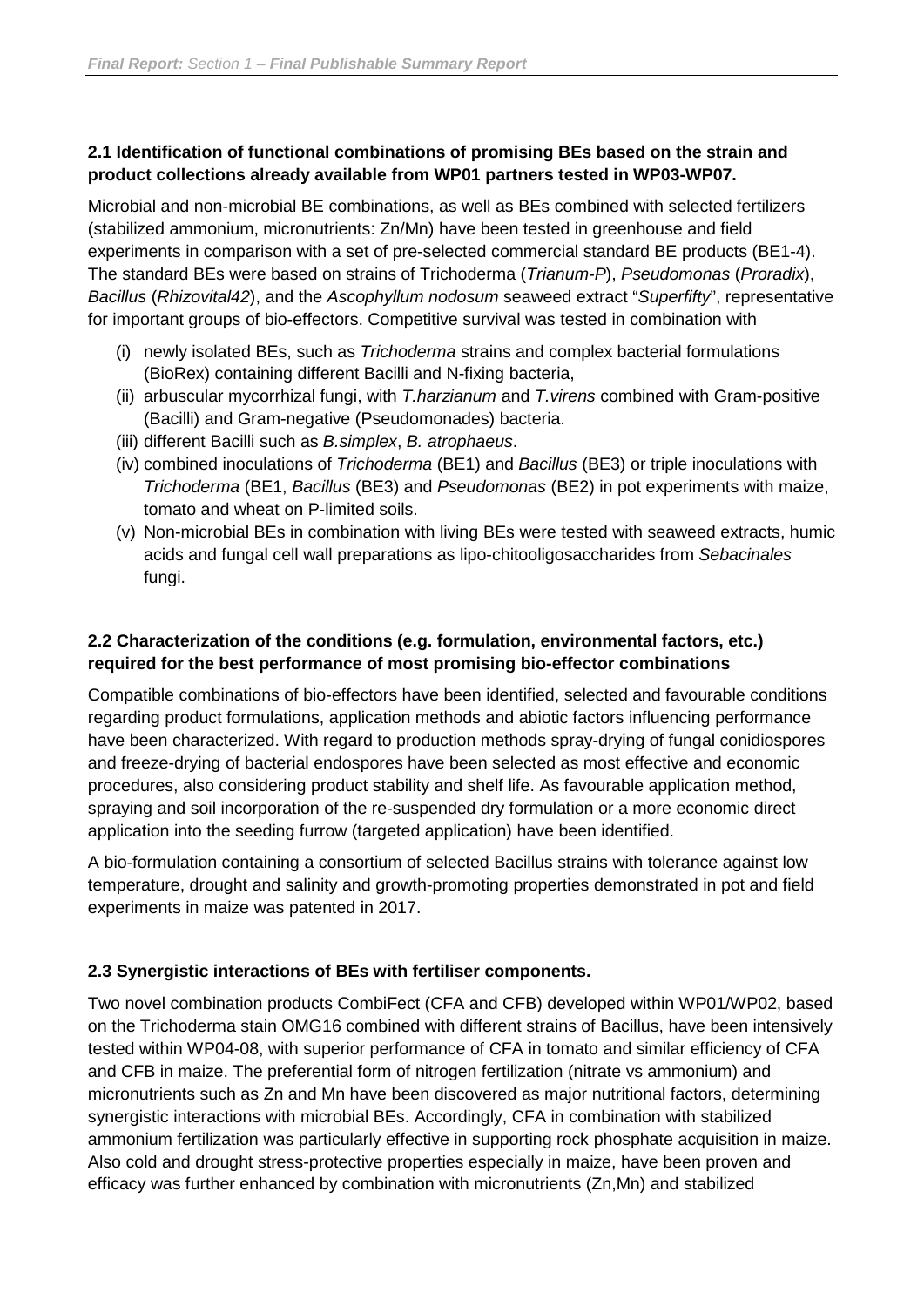ammonium fertilisation. Similar synergistic effects with ammonium and Zn/Mn fertilisation were recorded also for non-microbial BEs such as seaweed extracts (Superfifty, Algavyt +Zn/Mn, compost extracts and fermentation products, as cold and drought stress protectants in maize.

Production and formulation procedures are straightforward and handling recommendations easy to follow. Products are compatible with conventional farming machinery and are currently tested in on-farm experiments. The products improved growth of maize and tomato in model experiments and first field trials with clear synergistic effects due to the combinations and their single components. Patenting and marketing of the newly developed combination products was recently initiated. Superior performance of combination products has been identified also in the BIOFECTOR metastudy (Fig. 2.1).



**Figure 2.1**: The effect of single or combination product (mixture) application on the mean effect of BEs on plant growth/yield. A total of 965 observations from BIOFECTOR pot and field experiments were included into the analysis. The number inside the brackets represent the number of observations included, the point indicates the mean effect, while the horizontal line represents the 95%confidence interval. If CI lines cross the zero line, effects are not significant.

#### **WP03: Functional Mechanisms**

Activities in WP03 were targeted to (i) tracing the fate of microbial BEs in the rhizosphere, (ii) identification of physiological and molecular targets for plant-BE interactions and (iii) characterizing their interactions with other rhizosphere organisms.

**3.1 Tool development: Standardisation of new or already existing methodologies for the purposes of: (i) for measuring effects of bio-effectors on plants, (ii) for determining the most important sites for colonization of BE strains, and (iii) for assessing their potential impacts on plant-associated microbial communities.**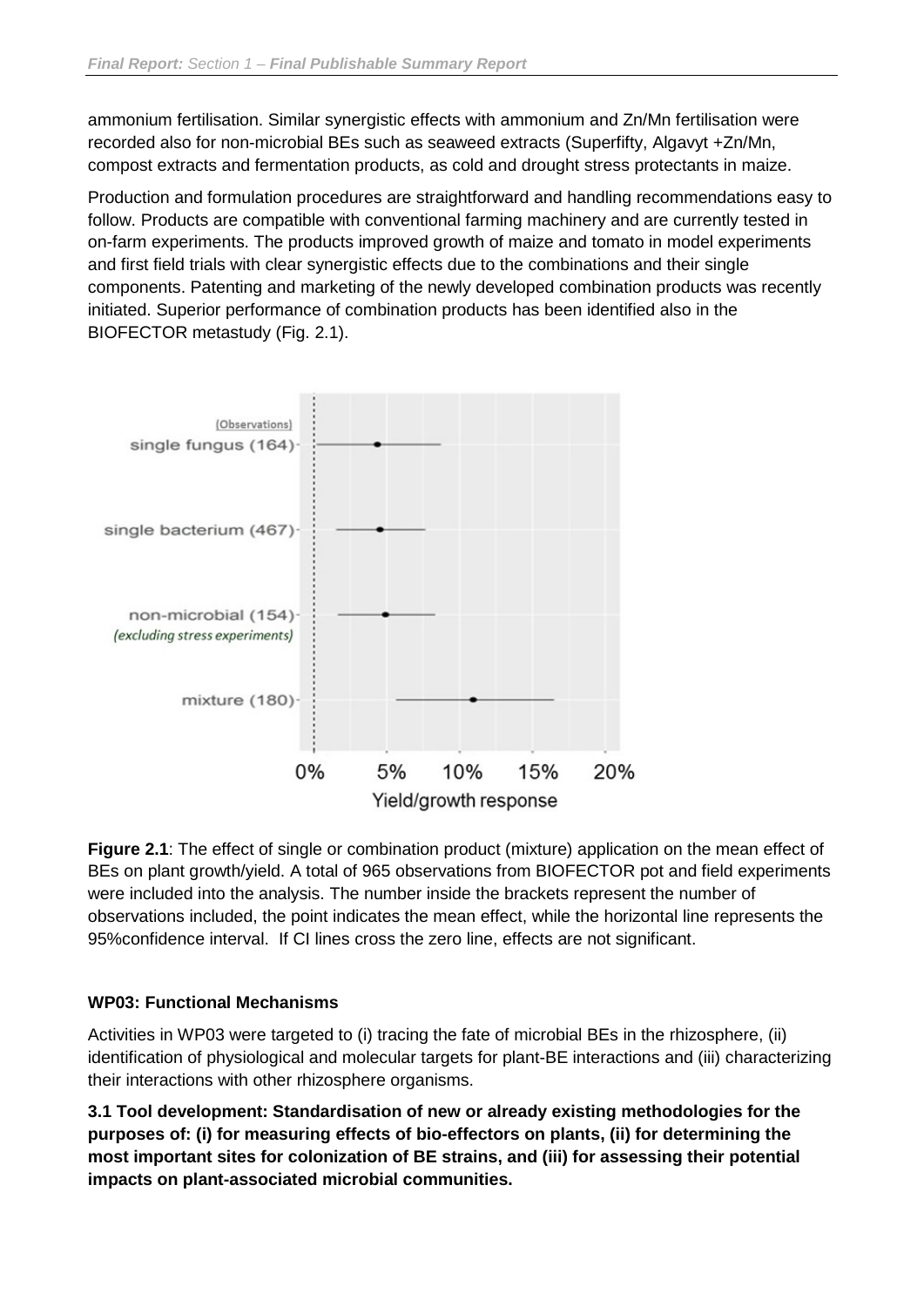Research efforts within WP3 were mainly focussed on a set of model experiments conducted on field soils under greenhouse conditions. Seven participating partners contributed interdisciplinary approaches and concepts to unravel working mechanisms of plant-BE interactions with respect to plant adaptations to abiotic stress (chilling, drought) and nutrient (P) limitation. Tomato and Maize and Arabidopsis thaliana were chosen as model plants. Microbial strains with proven plant growthpromoting potential, representing important groups of PGPMs (*Trichoderma harzianum* T22 and OMG16, *Pseudomonas* sp. DSMZ 13134, *Bacillus*. *amyloliquefaciens* FZB42, *Pseudomonas*. *jessenii* RU47 were selected as microbial BEs, while non-microbial BEs were represented by selected seaweed extracts (Superfifty, Algavyt+Zn/Mn), plant and compost extracts (Manek). BE effects were determined at the plant transcriptional and metabolic level. Root colonization of microbial BE strains was studied in the rhizosphere and inside the plant tissues (endosphere). Impact of BEs on bacterial community composition and rhizosphere processes were investigated by metagenomics, characterization of soil marker enzyme activities and expression of functional genes in the rhizosphere.

#### **3.2 Describing effects of BEs on plant performance; physiological and molecular responses to BE application, P acquisition, root exudation and resistances against stresses and diseases**

Transcriptome and metabolome analysis of soil-grown maize seedlings inoculated with selected microbial BEs (*Pseudomonas* sp."Proradix"; *Bacillus amyloliquefaciens* "FZB42"), just prior to the appearance of visible effects on plant growth (14 days after sowing), revealed significant upregulation of genes related with stress adaptation: stress hormones (ethylene, salicylic acid jasmonic acid); secondary metabolism (phenylpropanoids, lignin biosynthesis) and oxidative stress-related genes. This was confirmed also by metabolic investigations. The results showed striking similarities with the gene expression patterns reported for application of non-microbial BEs based on plant and seaweed extracts (Manek, Superfifty) in Arabidopsis, leading to the hypothesis that priming of stress adaptations is a common primary plant response, both to application of microbial, as well as non-microbial BEs (Fig. 1). More specifically, certain BEs selectively increased root growth and rhizosphere phosphatases, the production of phenolic antioxidants or hormones, such as Indole acetic acid, gibberellic acid, abscisic acid and jasmonic acid. Combination with selected fertilizers, such as stabilized ammonium or Zn/Mn was a measure for further synergistic activation of the adaptive stress responses.

#### **3.3 Demonstration of preferred sites for colonization of BE strains in plants and interactions with soil-microbial communities**

Plant root colonization by microbial BEs was identified as a key factor for plant growth promotion, with a clear preference for rhizosphere instead of endosphere colonization. Investigations on four different soils revealed clearly significant but transient effects of the inoculants on rhizosphere bacterial communities but not on endosphere bacteria. Similarly, there was no indication for BE effects on root colonization by native populations of endo-mycorrhizal fungi. However, *B. amyloliquefaciens* FZB42 clearly stimulated the endophytic root colonization by *Trichoderma harzianum* OMG16 in tomato and maize.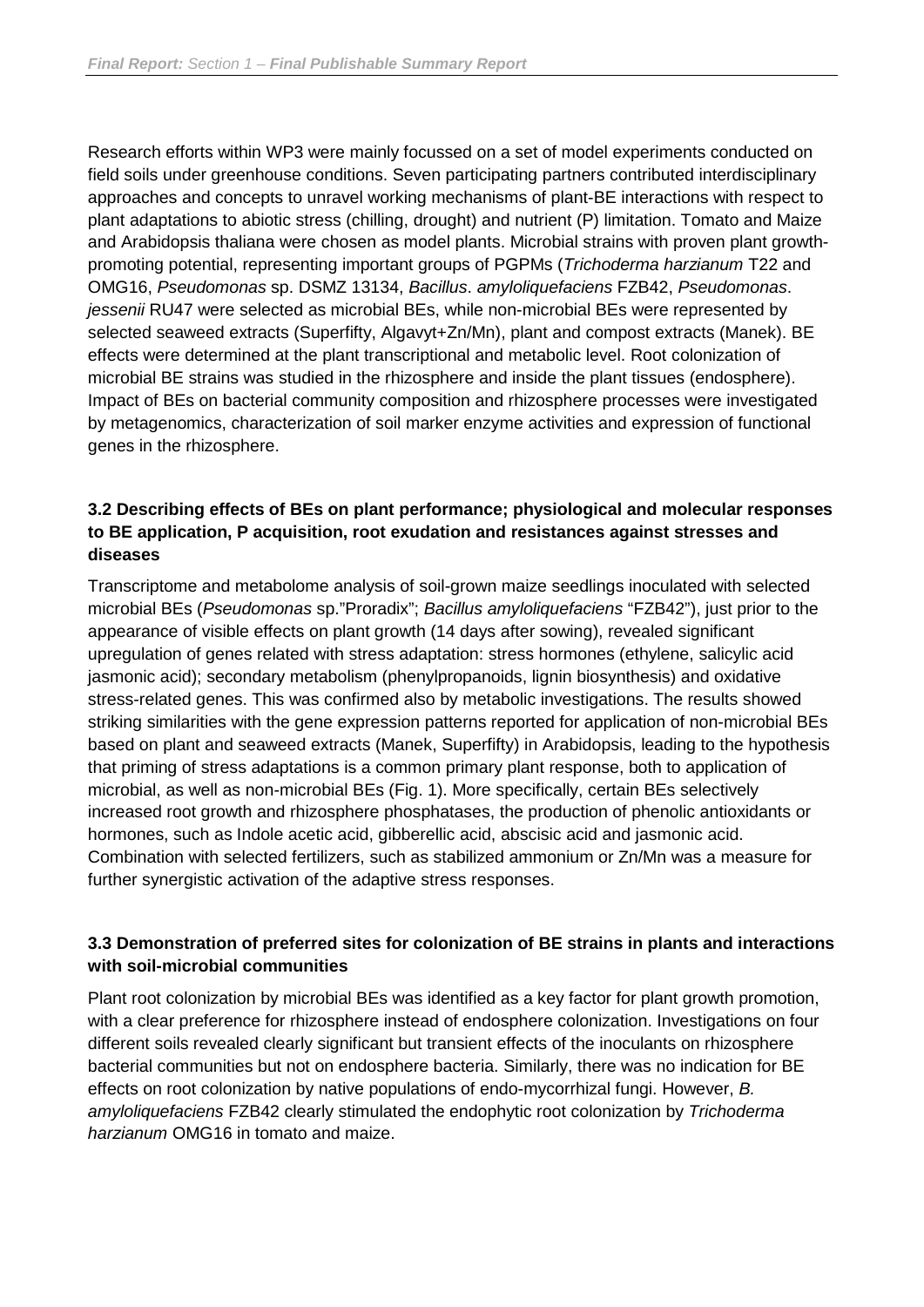In general, effects of different soil types or the plant developmental stage on bacterial community structures were more intensively expressed than the transient effects of BE inoculations, indicating a comparatively low risk for long-term interferences with soil microbial communities.

Effects on rhizosphere processes involved in nutrient cycling were mainly detected for phosphatases involved in P mineralization. Inoculation with living or heat-inactivated populations of *Pseudomonas jessenii* RU47 similarly increased plant growth in P-limited tomato, as well as the activities of rhizosphere alkaline phosphatases of bacterial origin. These findings suggest indirect effects on P mineralization, mediated by shifts in the microbial community structure in response to RU47 inoculation in response to the input of easily soluble organic P applied with the inoculation of dead bacterial cells. As a consequence, P availability for the host plant may be increased, which is further improved by strong root-growth promoting effects of RU47.

The effects on P turnover seem to be mainly restricted to the rhizosphere. Accordingly, there was no indication for a generally improved availability of native soil P sources by BE inoculation on low P soils, even in cases of high soil-organic matter contents, since in these cases organic P fractions are frequently dominated by insoluble forms such as phytate, not easily available for enzymatic hydrolysis. However, a promotion of P acquisition from organic P fertilizers, providing high levels of soluble organic P seems to be likely (seeWP05 Report).

The various interactions between fertilizers, BEs and the target plants identified in WP03 are summarized schematically in Figure 3.1.

**Figure 3. 1:** Schematic overview on interactions detected between fertilizers, microbial and nonmicrobial BEs and target plants detected in the framework of WP03 activities.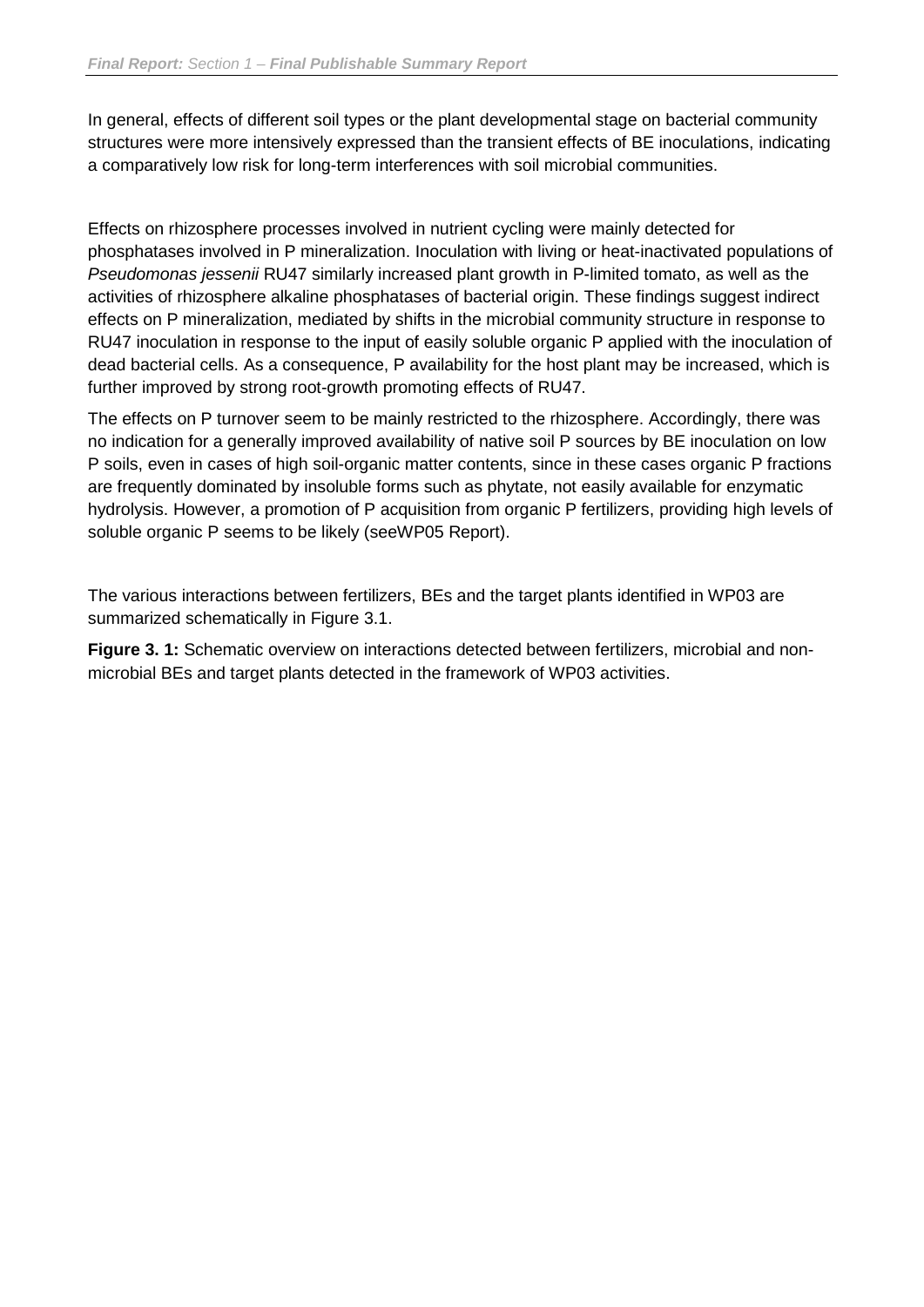

#### **WP04: Abiotic Stress**

WP04 aimed to assess and specifically adapt selected BEs for improved tolerance of crop plants against abiotic stress conditions, such as drought, low root zone temperatures and high salt concentrations, thus facilitating agricultural production under difficult soil and climate conditions.

**4.1 Target drought stress: Identification of BEs that can reduce mineral fertilization under drought –***Trichoderma harzianum* T22 has been identified as a stress-tolerant strain that increased durum wheat biomass in a pot experiment under optimal water availability (+22% DM) and under 50% reduction of water supply (+40%DM), demonstrating an effect as growth enhancer and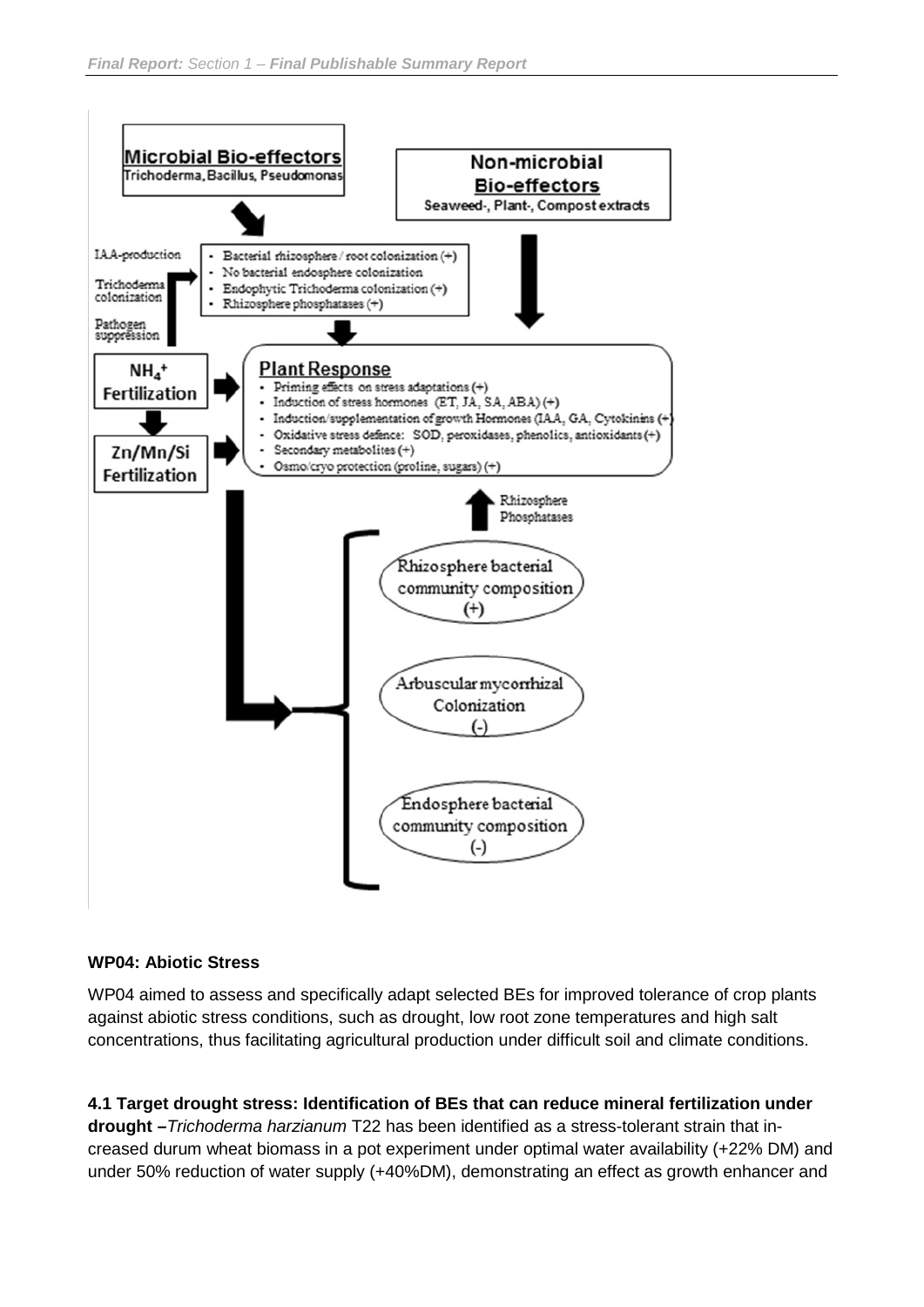stress protectant at moderate drought. Moreover, *Trichoderma* T22 also increased wheat biomass relative to control in the absence of N fertilization (+25% DM).

In model experiments with maize, foliar application of selected seaweed- (AlgavytZn/Mn; Super-Fifty), plant-(Manek) and compost extracts (compost tea) was able to reduce drought stressinduced leaf damage (chlorosis, necrosis, wilting after two weeks 50% water supply) particularly in combination with stabilized ammonium fertilization.

**4.2 Target salt stress: Identification of BEs that can reduce mineral fertilization under salt stress –** A stress-tolerant bacterial strain **Azotobacter chroococcum** 76A (UNINAa) was isolated in Southern Italy. In a model system, tomato roots were inoculated with **A. chroococcum** 76A under reduced nutrient input and 50mM NaCl stress. **A. chroococcum** 76A treatment was able to increase fruit yield by 40% in terms of fresh weight and by 35% in terms of fruit number. Therefore, inoculation with **A. chroococcum** 76A may offer a solution for low-input systems where environmental constraints and limited chemical nutrients for fertilization may affect the potential yield and counteract detrimental effects of increasing irrigation water salinization, as an increasing problem in Mediterranean countries.

Also, algal derivatives could serve as stress protectants in saline soils. Seaweed extracts (Rygex and SuperFifty) provided via irrigation in a greenhouse experiment did not preserve tomato growth and yield under salinization, but they enhanced the accumulation of minerals, antioxidants and essential amino acids in tomato fruits, with an overall improvement of their nutritional value. Field experiments with a tomato-wheat rotation under production conditions in Southern Italy (saline irrigation for tomato; residual salinity for wheat) revealed that application of SuperFifty increased fruit yield in non-stressed tomato plants (+47% total fruit fresh weight vs. control). Fruit number was enhanced by 29% compared to the untreated plants. Wheat plant height under residual salinity was increased by 11% and 8% with Rygex and SuperFifty treatments, respectively as compared to the untreated control.

**4.3 Target cold stress: Identification of BEs that can improve root growth and reduce mineral fertilization under cold stress** - Selected seaweed extracts and fermentation products rich in Zn, Mn and Si exerted cold-protective effects in maize, provided that the application was performed during seed imbibition. Stimulation of root growth, detoxification of reactive oxygen species, accumulation of protective solutes, improved micronutrient acquisition and normalization of disturbed hormonal balances were identified as common modes of action. Field testing with early sowing during mid of April, to provoke chilling stress revealed a significant average yield increase by 17.6% in three out of four field experiments.

Perspectives to exploit potential synergisms of fertilization strategies and stress-protective BEs have been investigated. A patent application for a superior combination product with Zn/Mn and selected strains of Bacillus and Trichoderma (CombiFect-B) is currently under preparation and the combination with stabilized ammonium fertilization is part of a submitted patent application. Extension to other crops has been performed in an external cooperation with oilseed rape breeders in Germany (Rapool Ring, Germany) with a first commercial application introduced for rape seed dressing introduced in 2016 and extended as a standard treatment for the whole portfolio of hybrid seed production in 2017.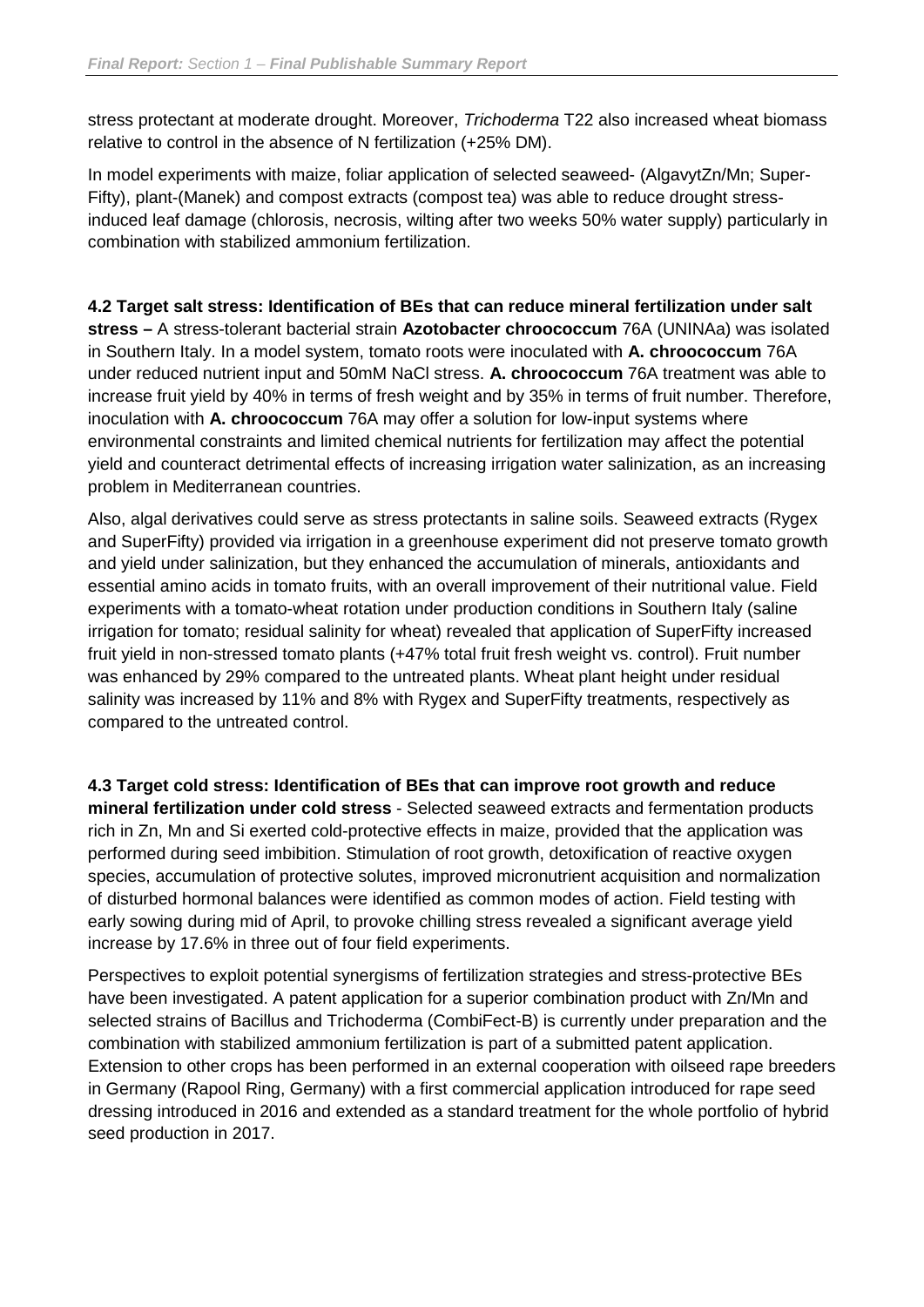Approaches to improve winter hardness of cereals have been investigated in model and field experiments in Germany and Northern Ireland, using foliar applications of selected seaweed and plant extracts (SuperFifty, Manek). Between 2015 and 2016 three field experiments in Northern Ireland and Germany revealed an average yield increase of 16%.

#### **WP05: Organic Farming and WP06: Recycling Fertilizers**

Activities within WP05 addressed the selection and specific adaptation of BEs for the amelioration of insufficient availability of mineral nutrients under organic and low-input farming conditions. WP05 was closely interlinked with WP06, focused on selection and adaptation of BEs for the efficient exploitation of mineral nutrients contained in organic and industrial recycling products, frequently used as alternative fertilizers in organic farming systems.

#### **5.1 Selection of promising BE products**

The application of bio-effectors (BEs) for organic and low input farming systems has been assessed by nine WP05/WP06 partners in seven countries, conducting about 40 experiments by testing a range of different BEs and organic and inorganic recycling fertilizers on soils with different characteristics typical for European agro-ecosystems. During the first two years, model experiments have been conducted with maize and wheat, following previously elaborated standard guidelines for pot experiments to enable a common data analysis. Three commercial microbial strains, pre-selected as representative standard BEs for important groups of PGPMs, derived from the genera *Trichoderma*, *Bacillus* and *Pseudomonas* (BE1-3), were used as inoculants.

#### **5.2 Assessment of the potential efficacy of BEs in combination with organic amendments based on recycling products, rock phosphate and mineral recycling fertilizers to promote plant growth and nutrient uptake in various soils of different European regions.**

Experiments have demonstrated the efficiency of the two bacterial products Proradix (BE2, Pseudomonas) and RhizoVital (BE3, Bacillus) in combination with organic recycling fertilizers, such as composted animal manures, fresh digestates of organic wastes and sewage sludge on the growth of maize plants. Across all soils and fertilizers Proradix (BE2) and RhizoVital (BE3) increased maize shoot biomass by 14% and 13%, respectively, but only by 6.9 % with Trianum-P (BE1, *Trichoderma*) with a clear preference for BE combinations with manure composts (Thonar et al. 2017). Similarly, joint pot experiments were conducted with spring wheat, including also inorganic recycling fertilizers based on slugs and ashes. However, inoculation with BEs did not result in increased growth or P uptake in combination, neither with any of the tested recycled fertilizers nor with rock-P or native soil P sources (Lekfeldt et al. 2016). Interestingly, a perspective for improved utilization of sparingly soluble inorganic P fertilisers, such as ashes or rock phosphates, was indicated by combining microbial BEs with a stabilized ammonium fertilisation. Although this is not an option for organic farming systems, it may promote the use of recycling fertilisers also in conventional farming.

**5.3 Development of innovative plant nutrition strategies to improve plant growth and nutrient acquisition in organic and low-input system and enhance the nutrient use efficiency of organic and sparingly available mineral fertilizers**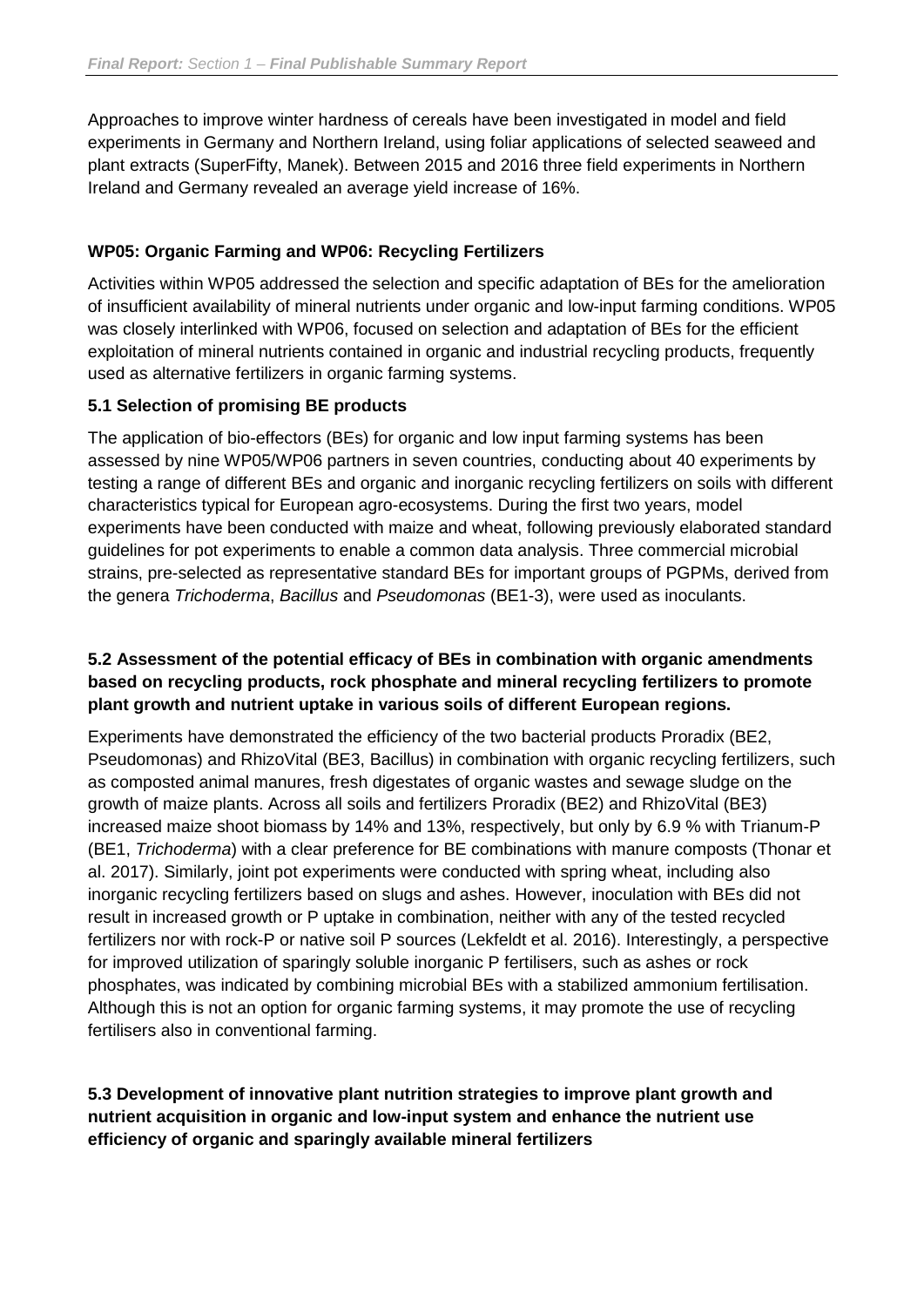In order to test promising BEs, as identified within the model experiments, a total of 14 field experiments growing maize or tomatoes on various European soils have been conducted, following the guidelines for field trials as elaborated by the project partners. Most promising results have been obtained in experiments conducted with tomato in Romania and Hungary with a positive effect on shoot growth and tomato yield and quality after BE inoculation when fertilizers based on manures and animal waste recycling products (blood/horn meal) were applied. Similar, positive effects of BEs on maize growth performance under field conditions were observed in Italy on alkaline soils, in Switzerland on a neutral soil and in Romania (maize and wheat: WP08/09 report) on moderately acidic soils when manure-based fertilizers were applied, although the effects were less pronounced than in tomato.

In WP04, different options of BE combinations with micronutrients (Zn/Mn) and stabilized ammonium-fertilization to improve tolerance against chilling and drought stress have been investigated. In this context, also alternative options suitable for applications in organic farming systems were investigated. For improving cold tolerance during early growth of maize, starter fertigation with micronutrient-rich seaweed extracts (AlgavytZn/Mn; Algafect) but also seed treatments with silicic acid have been identified as promising approaches (Bradacova et al. 2016), while foliar application of plant and seaweed extracts (Manek, Superfifty) increased cold-hardness of winter wheat, both, in pot and field experiments. First field experiments in Southern Italy suggest also an option for seaweed extracts (Superfifty, Rygex) on salt-, and drought-affected soils.

Similar to the evaluation of single experiments, also the BIOFECTOR meta-study confirmed best efficacy of microbial BEs in combination with manure-based fertilizers (Fig.5.1A). By contrast, no significant solubilizing potential of the tested microbial BEs was detected for Rock-P or other sparingly soluble mineral fertilizers, and root-growth promotion was identified as a major mode of action for BE-induced nutrient acquisition under these conditions; (Lekfeldt et al., 2016; Thonar et al. 2017). Accordingly, the BIOFECTOR meta-study revealed the most pronounced BE effects at moderate availability of soluble P sources, easily acquired by improved root growth, and not on soils with low levels of soluble P (Fig. 5.1B). These findings were confirmed by an additional metaanalysis, covering 169 published field studies in the scientific literature. The respective study further indicated that BEs were more effective (i) at low levels of soil organic matter compared to soils with a high soil organic matter content and ii) in dry climates over other climatic regions.

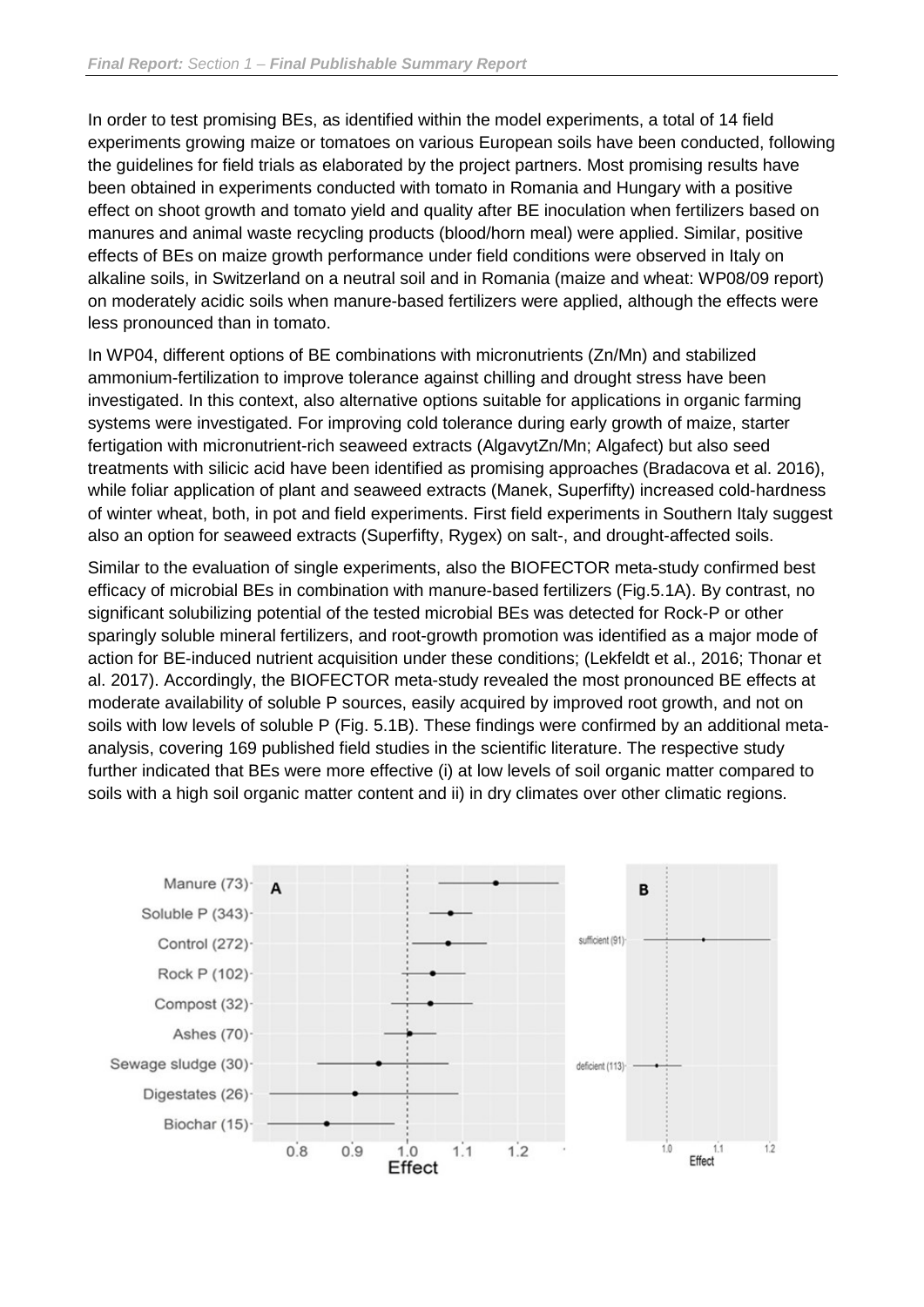**Figure 5.1**: Effect of BE applications as a function of the type of P fertilizer added in the experiment (A) or the level of soil P availability (B) on either, grain, fruit or shoot dry matter. The number inside the brackets represents the number of observations included; the dashed vertical line indicates no difference between BE and non-inoculated control treatment; the points indicate the mean effect while the horizontal line represents the 95% confidence interval (CI). If CI lines cross the vertical line, effects are not significant.

#### **WP07: Fertilizer Placement and Fertigation**

WP07 investigated perspectives to adapt selected BEs for combination with fertilizer placement and fertigation technologies towards a more efficient use and reduction of fertiliser inputs. An extended literature survey, including a general review on the use of bio-stimulants to enhance nutrient uptake in crops (Halpern et al. 2015).and a meta-study on the efficiency of fertilizer placement strategies in agricultural practice (Nkebiwe et al., 2016) provided the scientific background for the WP07 activities.

#### **7.1 Compatibility of BEs with placement fertilizers**

As a next step, compatibility tests of ammonium-based fertilizers used for fertilizer placement were performed with 11 microbial BE strains, belonging to the genera Trichoderma, Bacillus and *Pseudomonas* (as representative groups of plant growth-promoting microorganisms widely used in practical applications) and revealed tolerance even to high ammonium concentrations up to 50-250 mM as a prerequisite for a combined BE application close to fertilizer hotspots, frequently based on ammonium sulphate or ammonium phosphates.

#### **7.2 Spatial control of the rhizosphere (development of "rhizosphere hotspots") by placed application of fertilisers, fertiliser depots and drip fertigation techniques. Establishment of bio-effectors in the rhizosphere hotspots.**

Pot and rhizobox experiments with maize and wheat revealed that placement of ammonium sulphate fertiliser depots stimulated the formation of "rhizosphere hotspots" (zones of intensive root growth), which was further promoted by inoculation with microbial BEs (*Pseudomonas* sp. *Proradix*; *Bacillus amyloliquefaciens* FZB42, *Trichoderma harzianum* T22 and *Paenibacillus mucilagenosus*). This effect contributed to improved acquisition of native soil P and sparingly soluble P sources, such as rock phosphates on low P soils (Nkebiwe et al. 2017). Although the responses were most pronounced when the BEs were present in root zones close to the fertilizer depot, significant BE-induced root growth stimulation in the depot zone was detectable even in cases of preferential BE root colonization in more basal parts of the root system in a larger distance from the depot. These findings suggest a promotion of rhizosphere hot spots also by systemic effects of BE inoculation.

The effects of BE applications in fertigation systems in response to different levels of P application were tested in greenhouse experiments with tomato. Microbial BEs increased P uptake and vegetative plant growth (Proradix), fruit biomass (FZB42) and similar effects were recorded also for the sea weed extract "Superfifty".

#### **7.3 Evaluation of BE applications combined with placed fertilisation and fertigation under a wide range of field conditions.**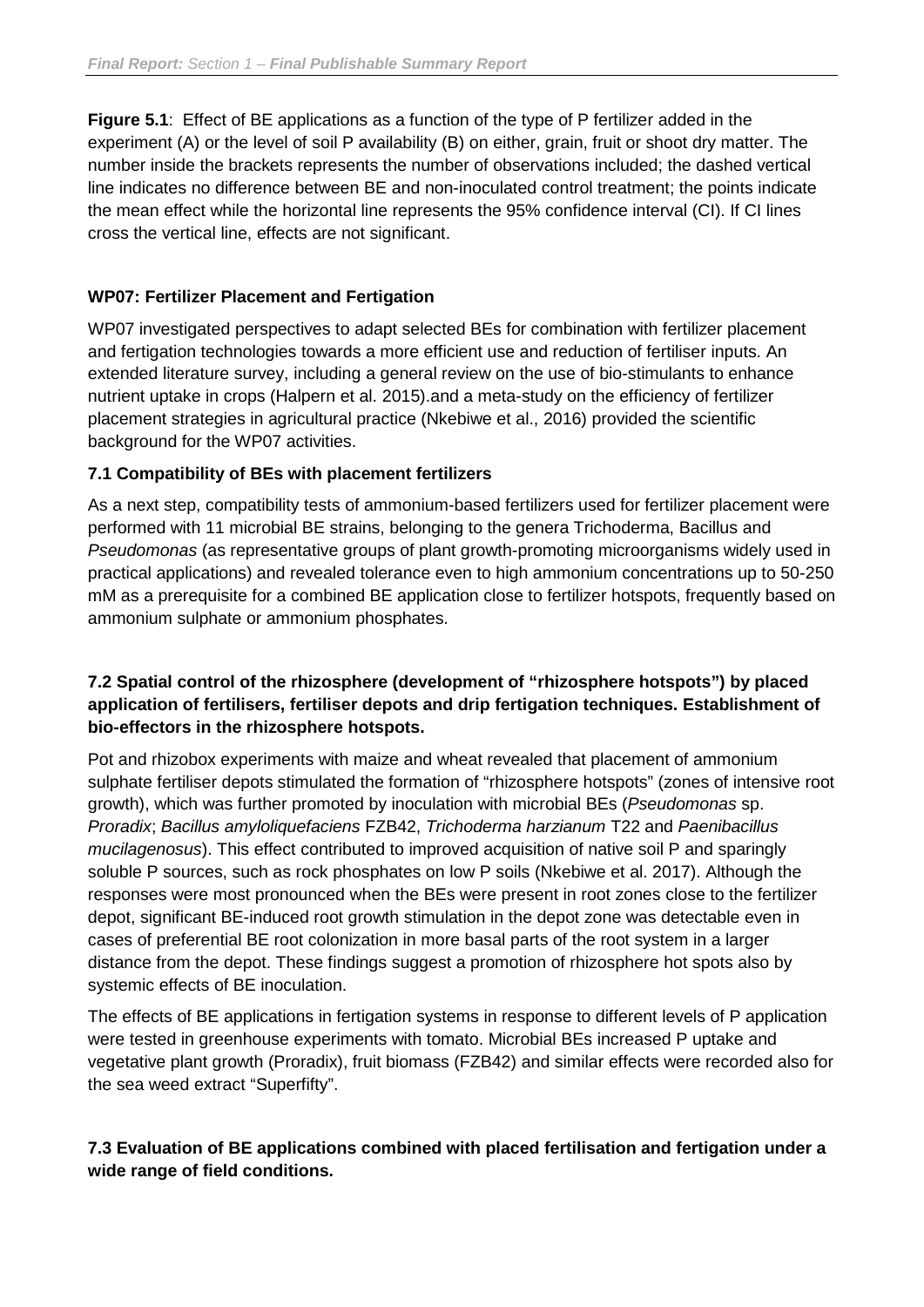Improved establishment of rhizosphere hotspots around fertiliser depots by BE (Proradix) inoculation was demonstrated in maize also under field conditions (Fig. 7.1A), using localized application of stabilized ammonium fertilizers but also with an ammonium-rich organic pellet fertilizer, based on poultry manure.

In 2016/17, a final set of field experiments was conducted with maize and tomato. Stabilized ammonium fertilisation and underfoot-placement of di-ammonium phosphate combined with, micronutrients (Zn/Mn), silicon and various microbial and non-microbial BEs in silo maize revealed significantly improved emergence particularly for Si and Zn/Mn seed treatments after exposure to a cold period in April. Final biomass was significantly increased by Si, Zn/Mn, the cold-resistant *Bacillus atrophaeus* strain ABI02 and the Zn/Mn-rich seaweed extract "Algavyt+ZnMn".

Similarly, biomass yield of silo maize was increased by 8.5-19.7% after combined application of *Trichoderma harzianum* OMG16, supplied with an ammonium-rich biogas-digestate depot fertilization in comparison with untreated digestate or digestate stabilized with the nitrification inhibitor Piadin.

A drip-irrigated field experiment was conducted in the Negev desert in Israel on a sandy low-P soil pH 7.9, with tomato, supplied with underfoot band placement of DCD-stabilized ammonium sulphate, three levels of underfoot P fertilization and inoculation with two microbial single-strain BEs (Proradix, FZB42) or two combination products (CombiFectB and HYT-A). Superior performance in terms of plant biomass production and final yield was recorded for the combination product HYT-A (25 microbial strains + seaweed extract + micronutrients), but only in combination with low P supply (Fig.7.1B).

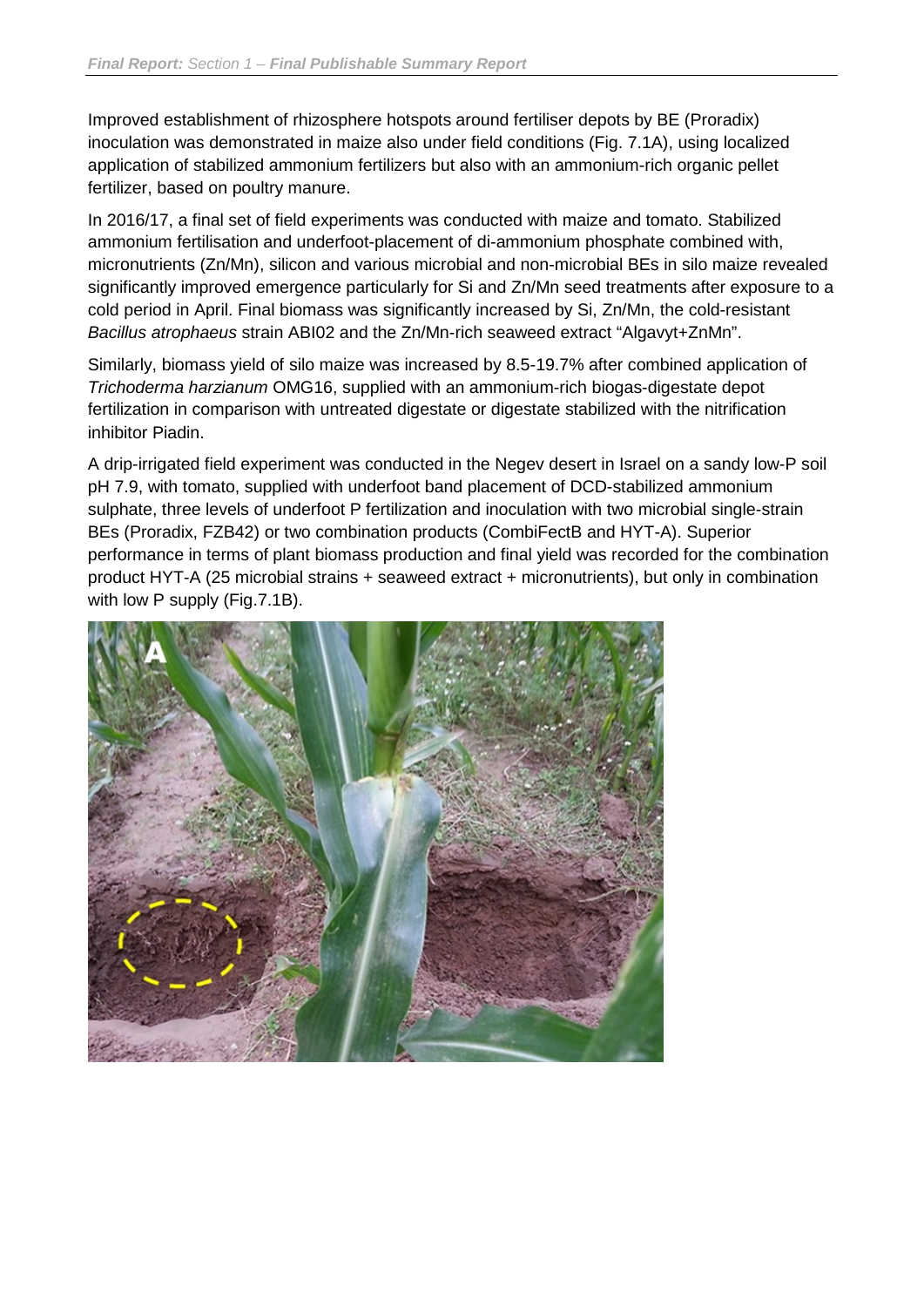

**Figure 7.1 (A):** BE-assisted formation of rhizosphere hot spots in field-grown maize plants, induced by ammonium sulphate placement. (B) Stimulation of plant growth by inoculation with the microbial consortium product HYT-A of drip-irrigated tomato on a low P soil with underfoot band placement of stabilized ammonium sulphate (Negev, Israel).

Taken together, the WP07 findings suggest promising perspectives for BE-assisted-fertilizer placement strategies towards improved stress tolerance and nutrient acquisition of crops with positive yield effects in four out of six field experiments, although the most suitable application conditions still need to be defined more clearly.

#### **WP08: BIOFECTOR-International-Field-Testing Network**

The major focus of the activities within the International Field-Testing Network of WP08 was the final evaluation of the most promising approaches for the development of alternative plant nutrition strategies that have been identified in WP01-WP07 under real production conditions and in different geo-climatic situations.

- i. In particular, these approaches comprised
	- (i) the **combination** of microbial BEs with stabilized ammonium fertilizers and sparingly soluble phosphate fertilizers (WP01, WP02) and **BE combinations**  with organic recycling fertilizers (WP05, WP06).
	- (ii) **Combination** of different BEs with complementary properties in mixed products (WP01, WP02, WP03).
	- (iii) development of cost-efficient and effective application strategies for the agricultural crops wheat and maize. In this regard, **product saving placement strategies. such as banding or seed treatments** for the application of microbial bio-effectors and fertilizers were investigated in maize and tomato (WP01, WP07), whereas in wheat crops **foliar spray applications** of nonmicrobial bio-effectors were tested (WP03, WP04).
	- (iv) Especially under **stress conditions**, such as low temperatures or drought, seed treatments with micronutrients (manganese, zinc) or silicates in maize and foliar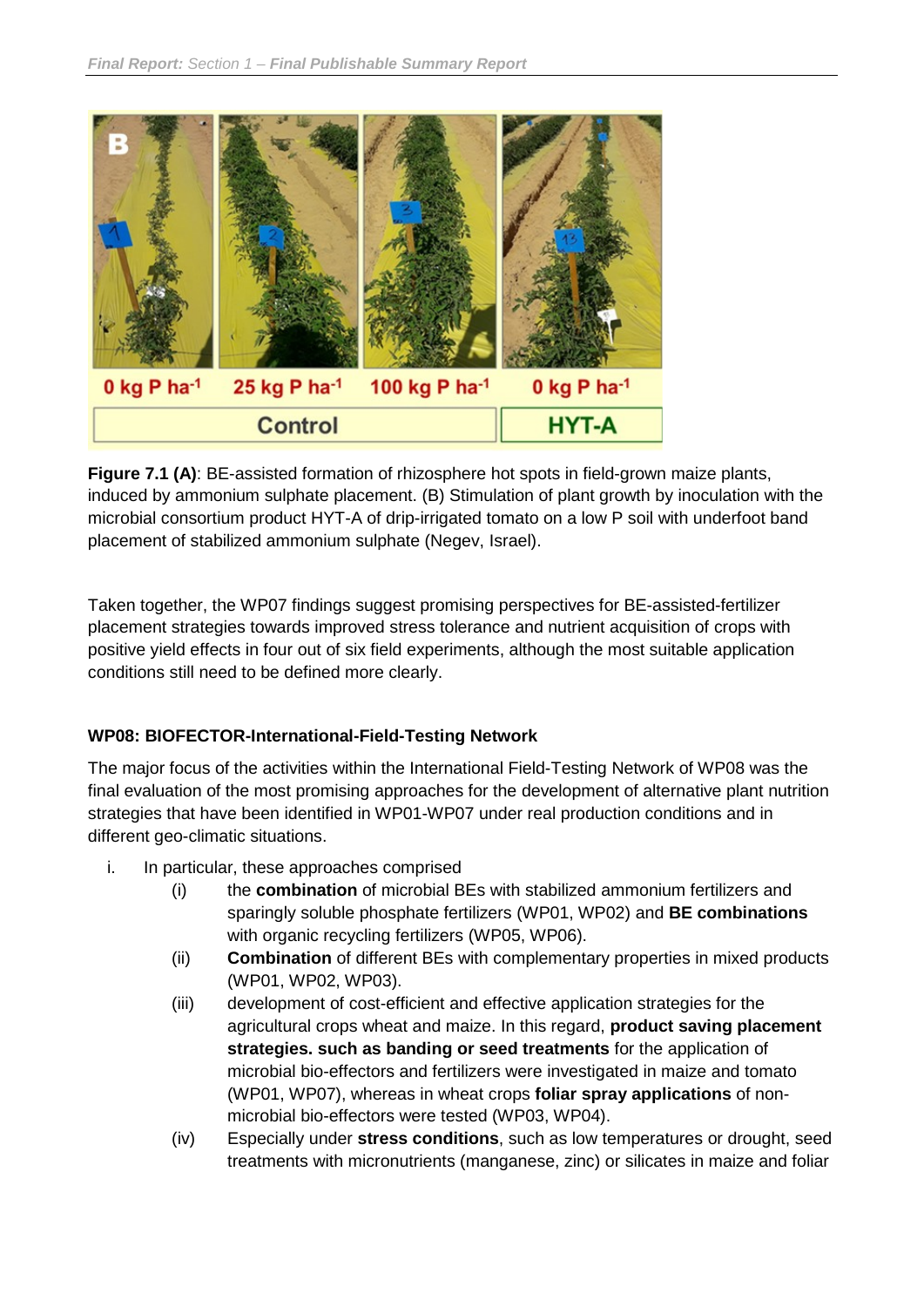spray applications of plant or seaweed extracts in wheat were considered as viable strategies based on the results from previous pot and field experiments.

Field and greenhouse production experiments to test the agronomic effectiveness and economic value of bio-effector application in alternative plant nutrition strategies under practice conditions have been conducted with tomato, wheat and maize.

#### **8.1 Combination strategies**

The most consistent improvements in crop yield and quality were achieved in tomato production under greenhouse conditions in Romania, where microbial bio-effectors were combined with manure-based organic fertilization strategies. Investigations within WP03 suggest that different microbial agents may promote plant growth by increasing resistance against stress factors associated with manure based fertilisation regimes. The microbial inoculants may also contribute to improved utilization of soluble organic P sources supplied with the organic fertilisers by increasing the potential for P mineralisation, mediated increased activities of rhizosphere phosphatases and/or microbial root growth promotion. In this context, the relative contribution of direct BE effects or indirect effects via interactions with rhizosphere microbiomes, remains to be elucidated.

Critical for the success of microbial BE treatments in tomato appeared to be that first application was performed at BBCH 12 when the 2nd leaf on main shoot was unfolded, which is associated with increasing photosynthetic activity, release of root exudates and root development, which is frequently not optimal during the early stages of seedling development. When this application scheme was adapted, the yield potential of organic greenhouse tomato production (approx. 150 kg ha-1) could be reached even at 70% of the standard fertilizer input. Also in a field production system in Hungary significant improvements in tomato yield and quality could be achieved in combination with a commercial organic recycling fertiliser based on animal waste products (blood meal/bone meal) plant residues and seaweed.

In a field experiment conducted in Israel with a drip-fertigated tomato production system on a low P soil in the Negev desert, combined with underfoot band placement of stabilized ammonium sulphate and superphosphate, particularly the inoculation with a microbial combination product (HYTA) significantly increased shoot biomass production with a clear trend for increased yield in the treatment with low P supply. This demonstrates that the combination with organic fertilizers is not necessarily a critical factor for the effectiveness of the microbial agents. Accordingly, strong growth-promoting effects were also found in combination with a slow release compound fertilizer based on stabilized ammonium (DuraTec® Starter). Generally, a common feature of the most successful BE-fertiliser combinations identified within the project, was a comparatively high ammonium availability, - either directly or indirect via mineralization of organic N sources, which has been identified as strong promoting factor for plant-BE interactions within WP01, WP02 and WP03 activities. In WP06, the combination with stabilized ammonium fertilizers was recognized as a promising strategy to support the effectiveness of microbial agents in stimulating root growth and activity or mobilizing sparingly available mineral nutrients from native soil sources or mineral recycling fertilizers based on slags and ashes.

#### **8.2 Bio-effectors as stress protectants**

Impressive increases in the yield of winter wheat (up to 25 %) could be achieved with foliar spray applications of selected seaweed or plant extracts in field experiments in Northern Ireland and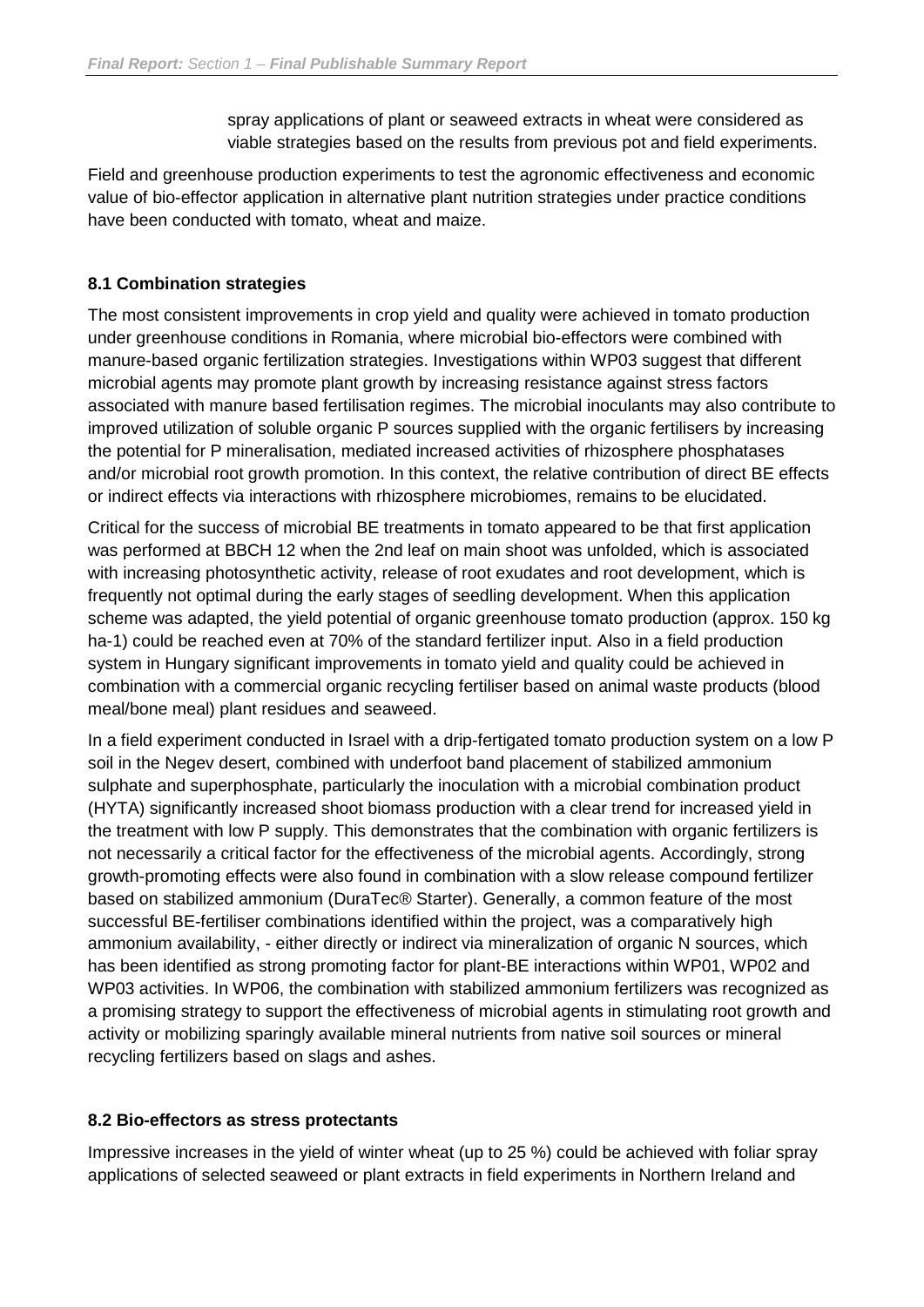Germany. Associated investigations in WP03 and WP04 showed that these products can enhance the stress resistance of plants and exert growth regulatory effects via effects on hormonal balances. Application schemes and dosages need to be further optimized with respect to variable soil and weather conditions and optimal timing to achieve more reliable effects with the use of these products.

In maize, starter treatments with manganese, zinc, silicates, Zn/Mn-rich seaweed extracts and selected cold-resistant microbial BEs were effective to improve the cold stress resistance at early growth stages, which resulted in reproducible average yield increases of 17.6 % under conditions of cold stress during emergence and early growth but not under more optimal culture conditions.

The development of microbial combination products with complementary properties in combination with stress protective micronutrients (WP02) was identified as a promising approach to improve the effectiveness under field conditions by synergistic exploitation of beneficial properties,

#### **8.3. Improved application strategies**

Remarkable progress was made in the development of adapted application strategies to benefit from the beneficial potential of microbial BEs in wheat and maize production. Together with WP07, it was investigated if the combination of BE and fertilizer placement strategies, such as the underfoot placement of ammonium phosphate fertilizers or the insertion of ammonium depots according to the CULTAN (Controlled Uptake Long Term Ammonia Nutrition) method, can provide favourable conditions for intensive root colonization, localized stimulation of root growth, resulting in a more efficient acquisition of mineral nutrients in maize. However, under practice conditions it is evident that an intensive cooperation with WP01, 02 and 09 is necessary to develop adequate formulation and application technologies that support the successful establishment of introduced microbial strains in the rhizosphere for an effective expression of their beneficial traits. In this context the currently widespread use of seed treatments was found to be least effective in terms of microbial root colonization as a prerequisite for the establishment of successful plant-BE interactions. Placement techniques by nursery inoculation or banding were found to be more effective but require a careful assessment of the application conditions in terms of economic benefits (see WP09 report).

Table 8.1 summarizes the outcome of the various approaches, tested within the WP08 activities.

Table 8.1: General overview on bio-effector- based innovative plant nutrition strategies tested under practice conditions in WP08 and the achieved results in terms of plant responses (**black** = no clear effects, red = variable, temporary or moderate effects, green = persistent and reproducible yield effects)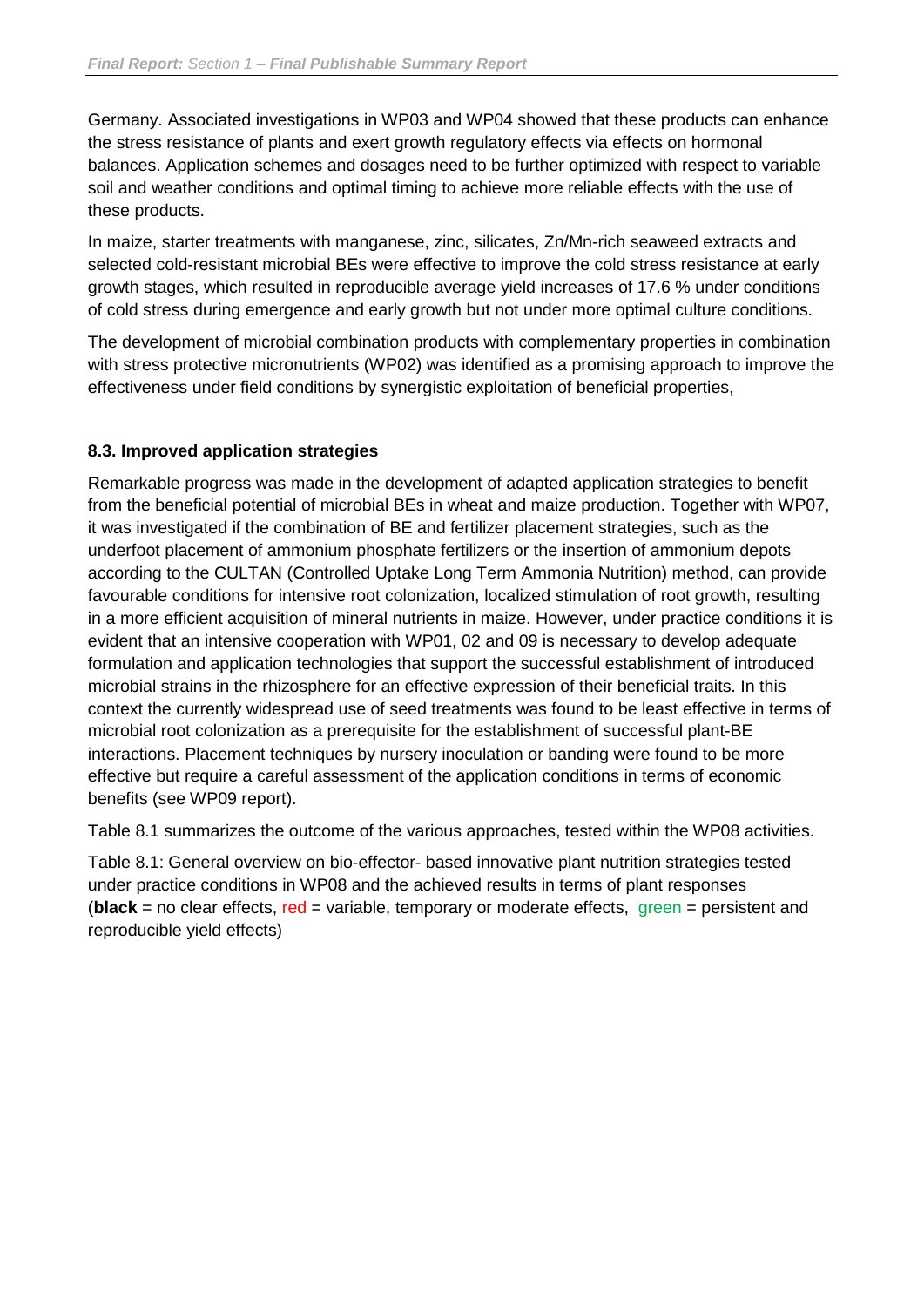| Country           | <b>Crops</b>  | <b>Bio-Effectors</b>                                      | <b>Fertilizers</b> | <b>Soil P level</b>          | <b>Plant growth results</b>                     |
|-------------------|---------------|-----------------------------------------------------------|--------------------|------------------------------|-------------------------------------------------|
| Germany           | Wheat         | $NH4+ + Microbial$                                        | Min. / org.        | Low                          | <b>Tendential increases</b>                     |
| Germany           | <b>Maize</b>  | $NH_4$ <sup>+</sup> + Microbial                           | Min. / org.        | Moderate but<br>not limiting | Improved early growth                           |
| Italy             | Maize         | $NH_4$ <sup>+</sup> + Microbial+<br>Algae +Humic<br>acids | <b>Mineral</b>     | very low                     | Improved early growth and<br>yield              |
| Italy             | <b>Maize</b>  | <b>Microbial</b>                                          | Organic            | Very low                     | Improved early growth                           |
| Czech<br>Republic | Maize         | $NH_4$ <sup>+</sup> + Microbial                           | <b>Mineral</b>     | Low but not<br>limiting      | No improvement                                  |
| N. Ireland        | Wheat         | Algae/plant extracts<br>Si ZnMn                           | <b>Mineral</b>     | moderate                     | Improved yield, but variable                    |
| N. Ireland        | Wheat         | Algae/plant extracts<br>Si ZnMn                           | <b>Mineral</b>     | Low                          | No improvement                                  |
| Germany           | Wheat         | Algae/plant extracts<br>Si, Zn/Mn                         | <b>Mineral</b>     | Low                          | Improved yield, but variable                    |
| Germany           | <b>Maize</b>  | Si, Mn/Zn, Algae,<br>cold-resistant<br>microbial BEs      | <b>Mineral</b>     | High                         | Improved early growth and<br>yield under stress |
| Romania           | Wheat         | <b>Microbial</b>                                          | Organic            | Low                          | <b>Annual variations</b>                        |
|                   | <b>Maize</b>  | <b>Microbial</b>                                          | Organic            | Low                          | <b>Annual variations</b>                        |
|                   | <b>Tomato</b> | <b>Microbial</b>                                          | Organic            | <b>High</b>                  | <b>Improved yield</b>                           |
| Hungary           | <b>Tomato</b> | <b>Microbial</b>                                          | Organic            | <b>High</b>                  | Improved yield + quality                        |
| <b>Israel</b>     | Tomato        | $NH4 + Microbial$                                         | <b>Mineral</b>     | Low                          | Increased biomass and yield                     |

#### **WP09: Economic Evaluation**

The overall objective of WP09 was the economic evaluation of bio-effector applications in tomato, wheat and maize production trials, established within the International Field Testing Network (WP08) at different sites in the EU. The final evaluation mainly considered those experiments, providing data sets for three and more years field-testing of promising BE-assisted fertilization strategies identified within WP04-WP07.

The investigated approaches comprised: (i) Improved utilization of organic recycling fertilizers based on manures and animal waste products with microbial inoculants in tomato greenhouse production in Romania and organic tomato field production in Hungary; (ii) improved utilization of manure-based fertilizers in combination with different application techniques of microbial BEs in winter wheat and maize production in Romania and Germany and (iii) improved cold hardness and stress tolerance by application of selected seaweed / plant extracts and micronutrients in Germany and Northern Ireland.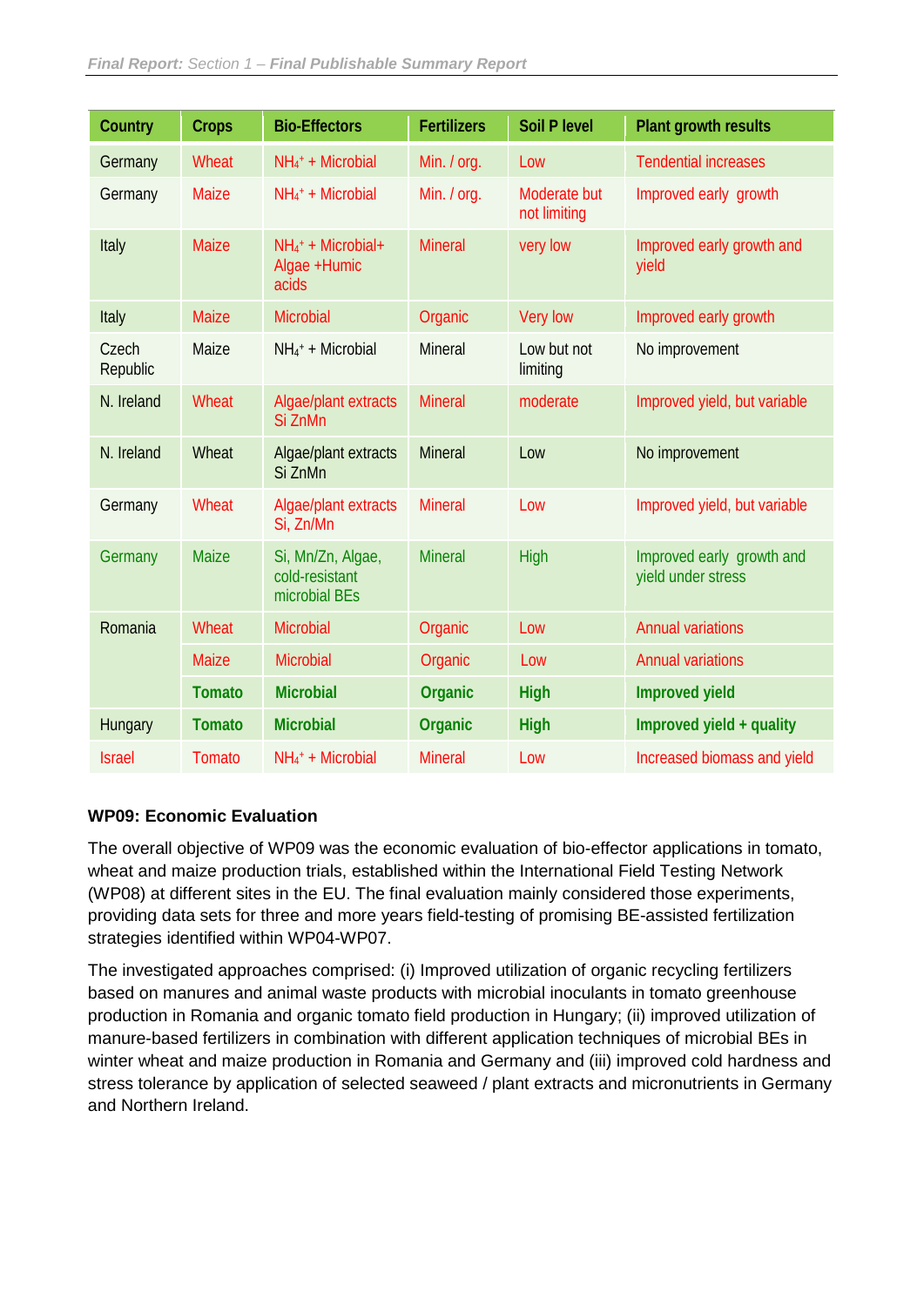#### **Major findings can be summarized as follows:**

The application of bio-effectors can induce remarkable improvements in yield performance, nutrient use efficiency and stress tolerance. However, it has to be clearly stressed, that the economic impact is highly selective and can be influenced by various factors, such as environmental conditions, fertilization strategies, application technologies and the whole range of costs for production means, and particularly for BE products themselves.

#### **9.1 BE applications in organic tomato production**

A major benefit of BE applications was found in tomato production systems, where microbial BEs can increase profitability by inducing yield and quality growth, by improving seasonal yield distribution and also by allowing nutrient savings. Furthermore, gross margins of high-value products like vegetables can more easily cover additional costs for production means like BEs. Particularly production systems requiring nursery culture, such as tomato, are highly compatible with microbial BE application strategies since the required concentration of BEs for a successful root colonization can be achieved by applying rather small dosages into the small substrate volumes of the nursery pots at the optimal plant-developmental stage. Moreover, the host plant is subsequently cultivated under greenhouse conditions, protected from environmental stress factors detrimental for the establishment of the plant-BE interactions.

#### **9.2 BE applications in agricultural production systems**

But, also in agricultural production systems, specific BE applications can be profitable. However, in these cases the appropriateness of the applied BE product as well as the optimal application technology are notably essential for their profitability. Especially for wheat and maize, the field experiments showed impressing benefits of seaweed and plant extracts applied as stress protectants with rather low BE prices and convenient foliar application possibilities or cost-saving seed dressings.

In contrast, the application of microorganisms was in many cases not profitable, as high dosages and repeated applications were necessary for efficient inoculation of the larger soil volumes as compared with the nursery culture systems in tomato. Product-saving seed treatments were usually associated with limited root colonization efficiency, repeatedly demonstrated in pot experiments and under field conditions. For maize, profitable applications could be found particularly for microbial BEs inoculated as comparatively stress-resistant spore formulations (Bacillus, Trichoderma) but only for low-price products at small input rates, which could be achieved by placement strategies such as seed furrow application. Although, WP03 activities demonstrated a stress-protective potential for microbial and non-microbial BEs as well, plantmicrobial interactions were particularly sensitive to environmental stress factors affecting root development and activity (extreme nutrient limitation, drought, temperature extremes etc) during the sensitive establishment phase in the early stages of host plant development - a welldocumented problem also for the establishment of symbiotic associations with mycorrhizal fungi or nitrogen-fixing bacteria. In wheat production trials, the lowest profitability of microbial BE applications was recorded with the current market price for winter wheat of approximately 150  $\epsilon t^{-1}$ but higher economic benefits may be achieved with an increasing market value of the crop.

#### **9.2 Perspectives and limitations**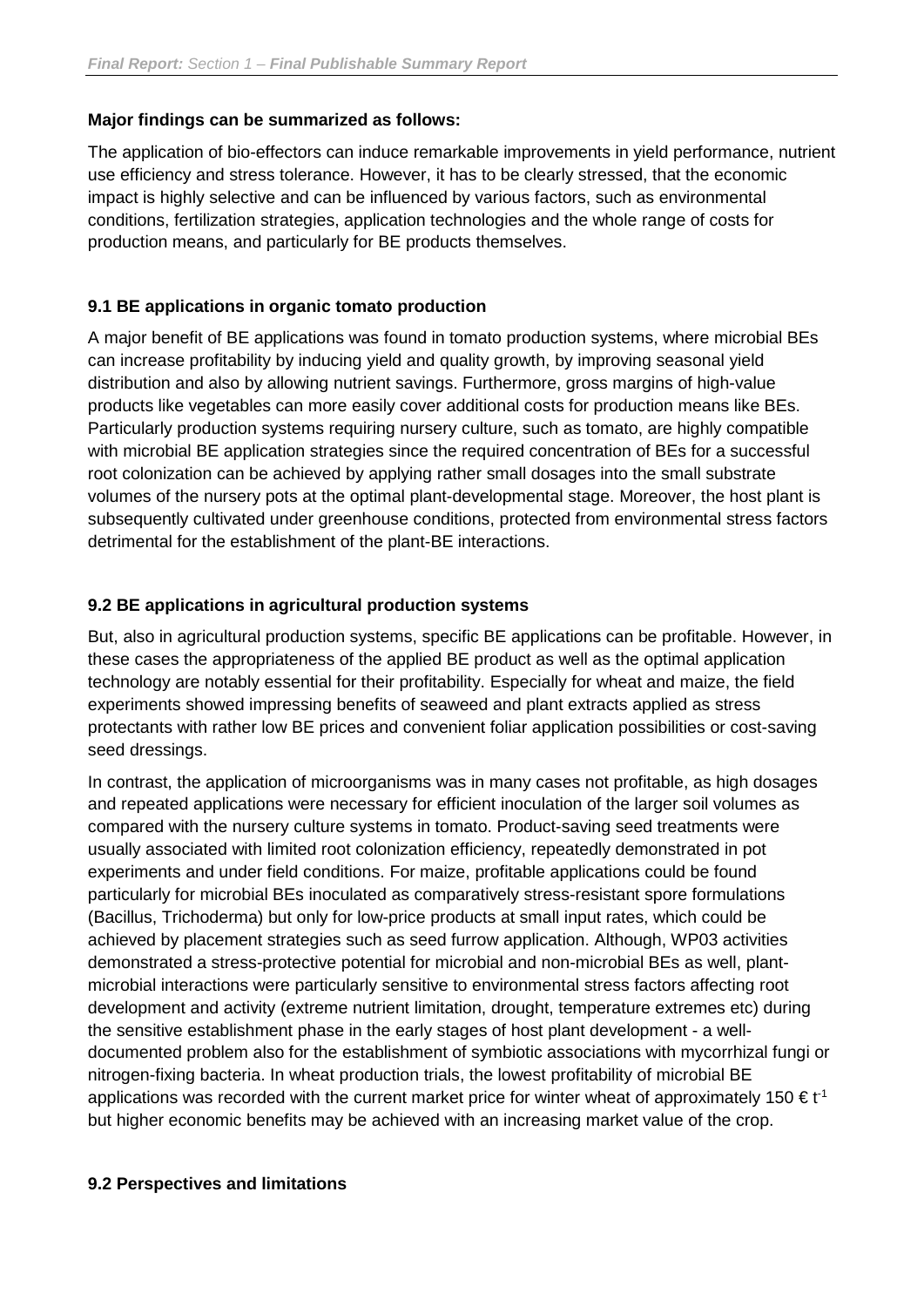Over all, the results demonstrate a clear potential of BEs to improve nutrient acquisition and stress tolerance of crops in a profitable way. However, this requires highly adapted and site-specific application strategies and general "easy to use approaches" for a wide range of environmental conditions are not available. Currently, the probability for profitable applications of microbial BEs is highest in horticultural production systems in combination with organic recycling fertilisers, while the exploitation of stress protective functions of BE products seems to be more promising for agricultural applications, particularly in combination with selected non-microbial BEs. The increased abundance of extreme climatic conditions related with global change and declining availability of chemical plant protection agents may further promote the exploitation of general stress protective BE functions to reduce production risks by abating yield fluctuations. To quantify this contribution to yield assurance, long-term experiments on yield development have to be carried out.

Some other promising strategies, more recently developed within WP01-WP07 activities were not considered in the final WP09 evaluation, since the data availability from model experiments allowed only one year field testing before termination of the project. These data suggest that localized and product-saving BE application strategies can be further optimized and synergistic effects of micronutrients, Si and stabilized ammonium fertilizers in combination with selected nonmicrobial and microbial BEs can further improve stress resistance and nutrient acquisition of crops. Of course, these scenarios offer additional perspectives to increase the profitability of BE application strategies.

Beyond the economic profitability, which has been mainly addressed so far, positive environmental impacts of BE applications due to their contribution to improved nutrient efficiency and stress resistance would require more detailed investigations on effects of nutrient balances, leaching losses, greenhouse gas emissions etc. These external effects could only be identified and mentioned here but need to be included into a global evaluation of BE applications in agriculture.

## <span id="page-25-0"></span>*1.4 The potential impact*

#### *Scientific impact*

The broad screening approach employed within the project, covering a wide range of 38 BE products selected from the most important BE classes, tested on different soils under a wide range of different fertilization regimes and geo-climatic conditions relevant for European agriculture, makes it possible to define potential perspectives but also the limitations of BE-assisted production strategies. The final meta-study, covering more than 150 pot and field experiments conducted within the project, provides a comprehensive data set for final interpretation and evaluation of the results and to identify critical factors determining successful plant-BE interactions on a broader scale, not limited to single observations of individual experiments. In contrast to many meta-studies based on published data, this approach offers the unique opportunity to include also all observations lacking BE effects or even negative results, frequently not published in the scientific literature, which makes the data interpretation more reliable.

The most promising perspectives identified so far comprise:

(i) Improved utilization of organic recycling fertilizers, preferentially based on manures and animal waste products, with microbial inoculants mainly in horticultural production systems (tomato) but with perspectives also in maize and wheat. Manures are still the most widely used organic recycling fertilizers but the application is also associated with various risks,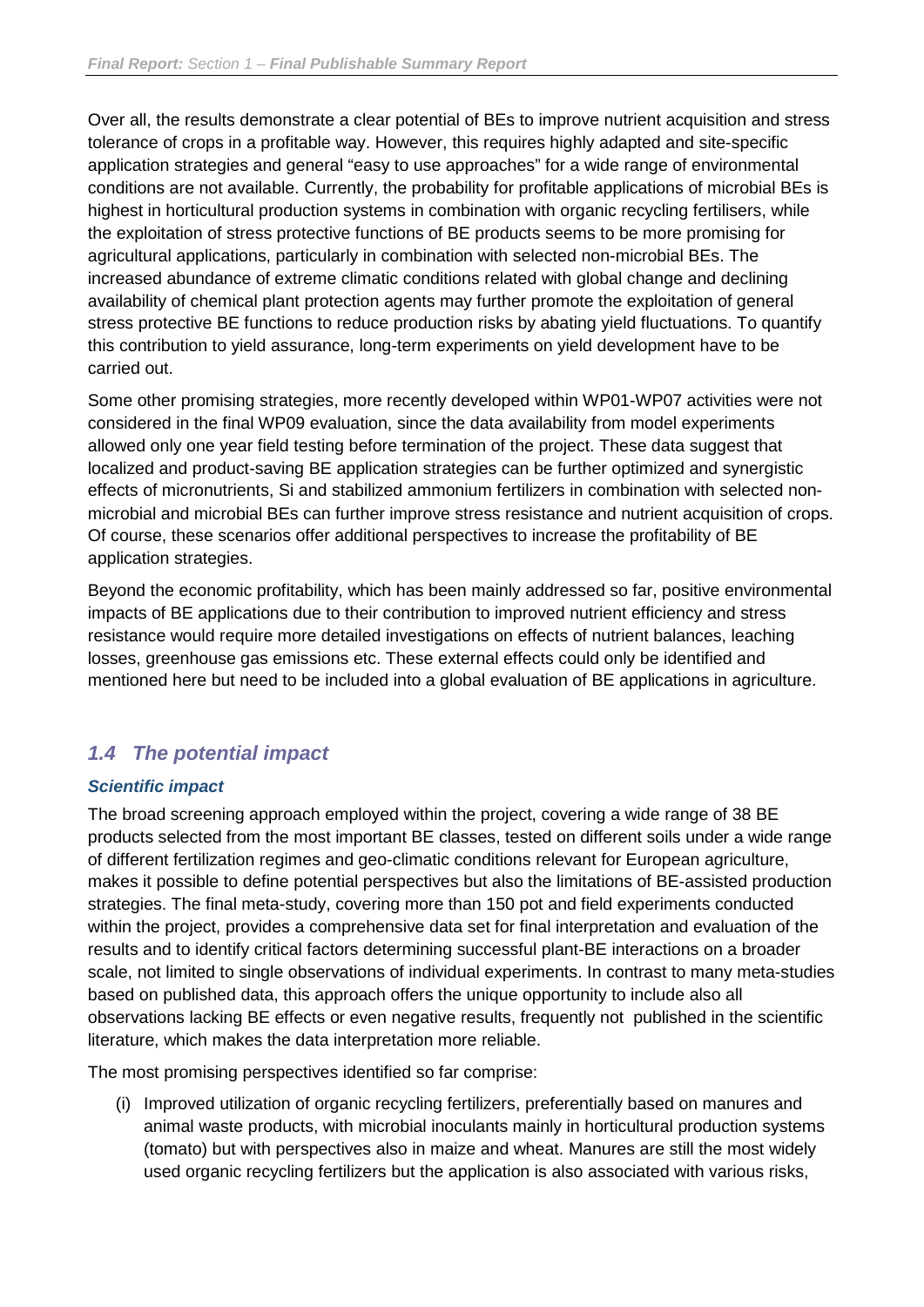including volatilization of ammonia, greenhouse gas emissions and nitrate leaching. In this context, a more efficient use of nutrients, as demonstrated in the BIOFECTOR tomato trials by combinations with BE inoculations, could be an interesting option which requires further investigations. There are also uncertainties concerning contaminations with organic pollutants such as veterinary drugs in manure-based fertilizers. More recently, manures have also been identified as potential pools for spreading resistances against antibiotics and resistance genes have been also identified in a commercial poultry manure fertilizer product, investigated within the project. Nothing is known about potential impacts of microbial inoculants on this type of contaminants.

- (ii) The strong impact of certain mineral fertilizers, such as stabilized ammonium or micronutrients on the efficiency of plant-BE interactions is a novel largely unexploited field of BE research, which offers a wide range of potential applications in terms of synergistic interactions with both, microbial and non-microbial BEs, BIOFECTOR could demonstrate beneficial effects on nutrient (P) mobilization, cold and drought stress resistance. Since adaptive plant stress responses show numerous similarities at the molecular and physiological level, it is feasible to assume that beneficial effects can be expected also against other abiotic and maybe even biotic stress factors, particularly in face of the fact that many of the investigated microbial BEs also exhibit pathogen antagonistic properties. Further investigations towards more sustainable options to increase stress tolerance of crops are of particular interest, due to increased abundance of weather extremes and declining availability of chemical plant protection agents. Moreover, the strategy is compatible increased integration of fertilizer placement strategies as starter or depot fertilization, which is frequently based on stabilized ammonium fertilizers.
- (iii) Exploitation of synergistic effects by combining BEs and also fertilizers with compatible properties is an emerging field in BE development and the benefits could be demonstrated in numerous experiments within the project and also in the meta-analysis.
- (iv) An unexpected observation was the strong dominance of the culture conditions as determinant for the expression of BE effects. In many cases, BEs of different origin showed very similar effects in different plant species and cultivars when the culture conditions were suitable. This offers a higher flexibility in terms of BE product selection. A better understanding of the critical factors determining these common BE responses may offer key information for more reproducible BE application strategies.
- (v) The tested microbial inoculants had a significant impact on the composition rhizosphere bacterial communities. Although these effects were only transient, following the declining root colonization of the inoculants over time, potential feedback loops of the microbiome shifts on the expression of BE effects are still largely unexplored. The transient effects of BE inoculations on soil microbial communities suggest only a limited risk of long-term disturbances of soil microbiomes. However, a final assessment of potential risks requires long-term experiments with BE applications over several years. The finding that BEs of different origin frequently show similar plant growth-promoting effects under suitable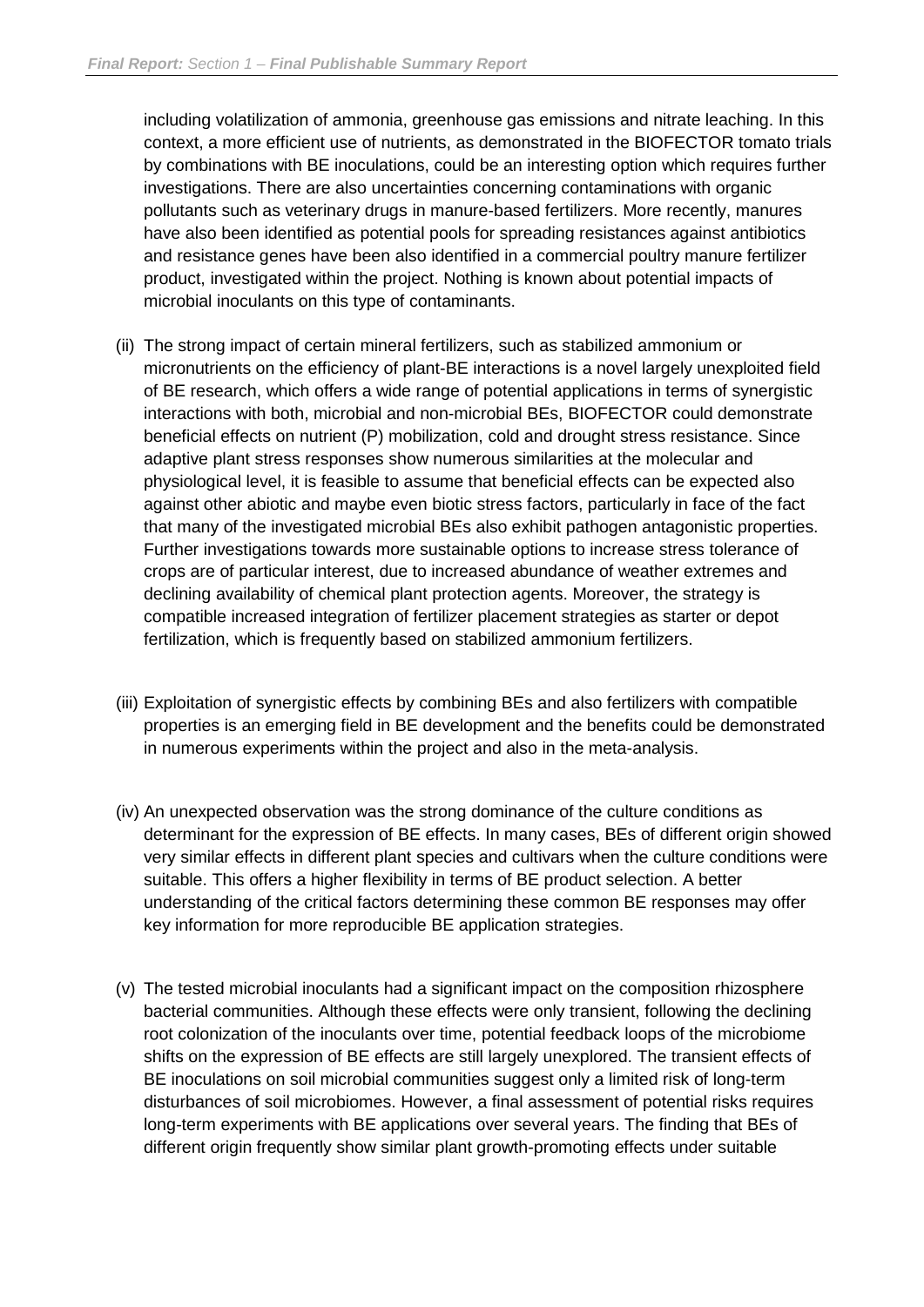application conditions (iv) could offer an option to minimize these risks by application of different products over time.

#### *Socio-economic impact and wider societal implications*

As a major "take home message" arising from the project, the successful implementation of BEs into horticultural and agricultural production systems requires highly-adapted and site-specific application strategies, much more specific than originally expected. Unfortunately, general "easy to use approaches", applicable over a wide range of environmental conditions, are not available.

Based on the currently available information, farmers will be able to perform a more targeted selection of suitable BE/fertilizer combinations for their specific culture, including also information on yield potential, expected economic benefits and effects on product quality. In those fields of horticultural and agricultural production, identified as suitable for successful implementation of BEs into the production systems, BEs can significantly improve stress resistance, fertilizer use efficiency and reduce fertilizer inputs. Since many of the most promising microbial BEs with plant growth-promoting potential also provide proven records of bio-control activities against soil pathogens, a beneficial impact on disease resistance may be expected as a side effect, associated with reduced consumption of pesticides. Taken together, this can be translated into consumer benefits in terms of price stability, product quality and product safety and ecological benefits by reduced input or more efficient use of agrochemicals.

The industrial SME partners were provided with a unique opportunity for comparative evaluation of their product portfolio and of pipeline products, even in combination with BE products from other producers under a wide range of agricultural production conditions in Europe, using the infrastructure of the project for standardized lab and field testing. Apart from the originally intended use of the BE products, this unravelled novel, yet unknown application fields. Respective patent applications are in preparation or have been launched for novel cold- and salt-resistant Bacillus strains, for novel isolates of Trichoderma with plant growth-promoting and stress protecting properties for novel combination products based on selected Trichoderma/Bacillus strains supplemented with micronutrients and for exploitation of synergistic interactions between microbial plant growth promotion in combination with stabilized ammonium fertilization.

External industrial co-operations have been initiated for testing promising BE-assisted-applications in combination with fertilizer products available on the market. Eurochem Agro GmbH, Mannheim, Germany; Compo Expert GmbH Münster, Germany; Yara Germany, Dülmen, Germany; Landor, Birsfelden, Switzerland; Lebosol GmbH, Elmstein, Germany; Vitalin Pflanzengesundheit GmbH, Oberramstadt, Germany; Koppert BV, The Netherlands, are among the companies actively supporting the investigation of BE-based fertilization strategies within the project.

In an ongoing external research cooperation with oilseed rape breeders in Germany (NPZ Innovation GmbH / Rapool Ring, Isernhagen, Germany), practice implementation of WP04 knowledge on starter treatments with cold/drought stress protectants has been further developed into a commercial application for rape seed dressings, released in 2016 and meanwhile used as a standard treatment for hybrid seeds for the European market.

Scientists SMEs, extension services and farmers were brought together with mutual benefits arising from the multidisciplinary and integrated research approach, resulting in research cooperations and common activities. Internationally recognized research experts in soil science, microbiology and plant science shared their knowledge to improve the understanding on BE effects, from molecular to field scales. The opportunity to investigate a wide range of different BEs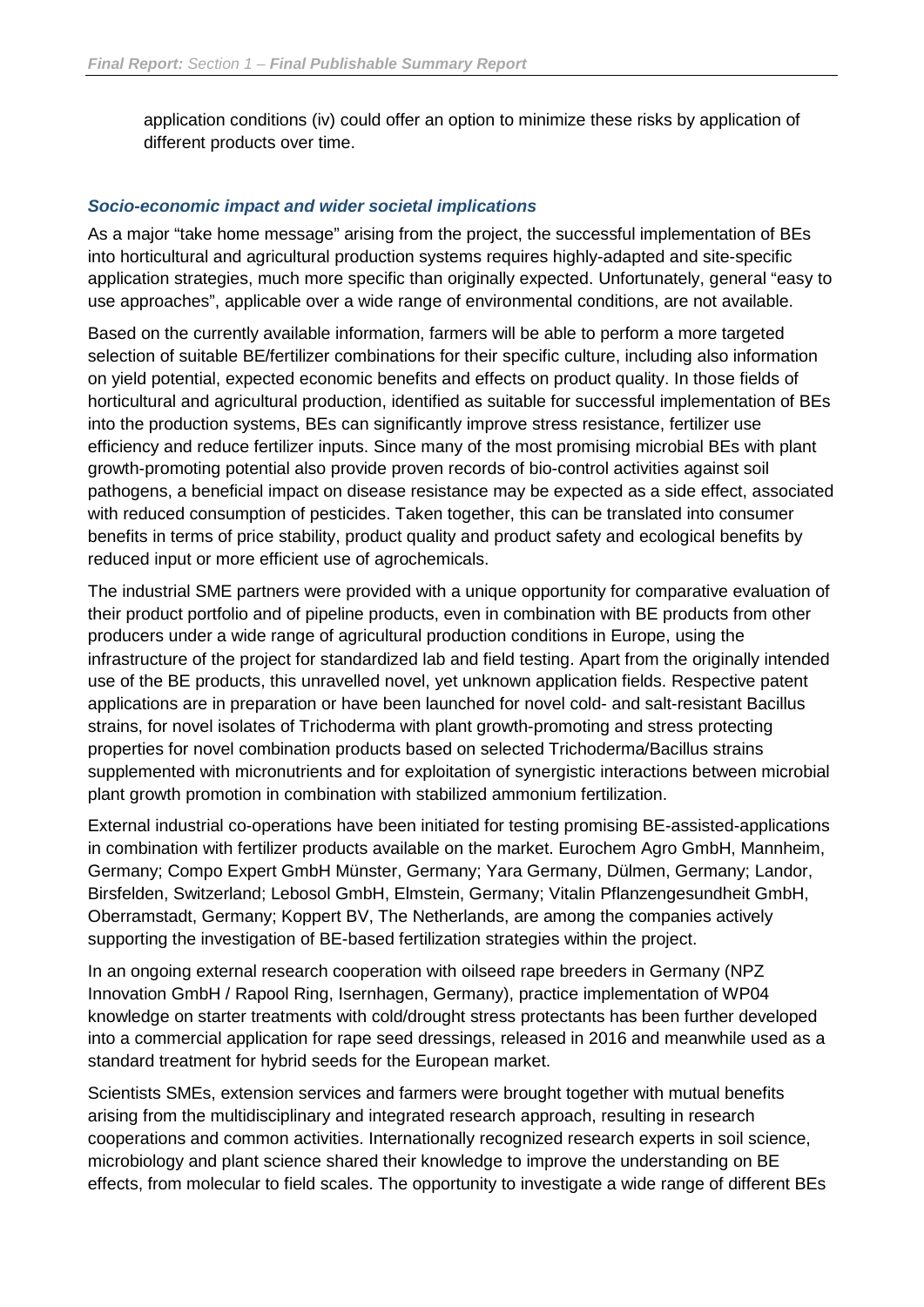under different production conditions in a comparative way, contributed to a better understanding of the frequently rather hypothetic modes of action in plant-BE interactions. The project also provided an excellent interdisciplinary education platform for students and young scientists with numerous options to contribute as scientific helpers, exchange students bachelor or master student or on PhD and post-doc positions with a final output of 56 Bachelor and Master theses, 17 PhD degrees and 3 PostDoc projects.

#### *Main dissemination activities and exploitation of results*

#### **Web-based dissemination channels**

The BIOFECTOR website (www.biofector.info) introduces background information on BEs, application fields in agricultural practice, and the goals of the project, currently presented in 9 languages. An introductory video presentation was produced in 2015 and is available on the BIOFECTOR website, on the websites of the contributing partner institutions and on a BIOFECTOR channel at the Youtube platform. Summaries of the project outcomes as well as a continuously updated publication list and key publications are available as downloads. The website installed in 2012 (57 active pages) had been visited 26,000 times by the end of the reporting period and is regularly updated with novel project publications, conference contributions, announcements of public field days, summer schools and other dissemination activities.

The BIOFECTOR website also provides a link to the bio-effector data base installed by FIBL-Projekte, which offers the opportunity for BE producers to provide information on commercially available BE products and their application fields. The continuously growing data base currently contains information on 147 BE products (http://www.biofector-database.eu/en/biofectorshomepage.html). Both, BIOFECTOR website and database will be further available and updated also after the end of the project runtime.

#### **Publications**

A total 87 manuscripts (69 peer reviewed) on BE effects investigated within the project activities have been published or submitted by members of the consortium to scientific journals and public magazines during the project runtime and made available to the public on the BIOFECTOR web page and by preferential publication in open access journals.

Compilations on the current scientific BE knowledge were addressed in 11 review papers and one meta-study, published in peer-reviewed international journals. A monthly series of articles on "Plant-growth promoters, biostimulants and bioeffective solutions was published in the Hungarian farmer´s journal "Agrarsector" and the project outcome was a topic in contributions to scientific articles in public newspapers, public television reports (Bayrischer Rundfunk, "Unser Land" 14.10.2017) and farmer´s journals in The Netherlands. Project results were reported 58 peerreviewed articles in international scientific journals.

#### **Conference contributions**

BIOFECTOR activities have been presented as oral presentations and posters by all members of the consortium in more than 30 national and international conferences and symposia in nine countries. Apart from directly BE-related topics, special emphasis was placed on a broader integration also into conferences covering different thematic areas, including plant nutrition,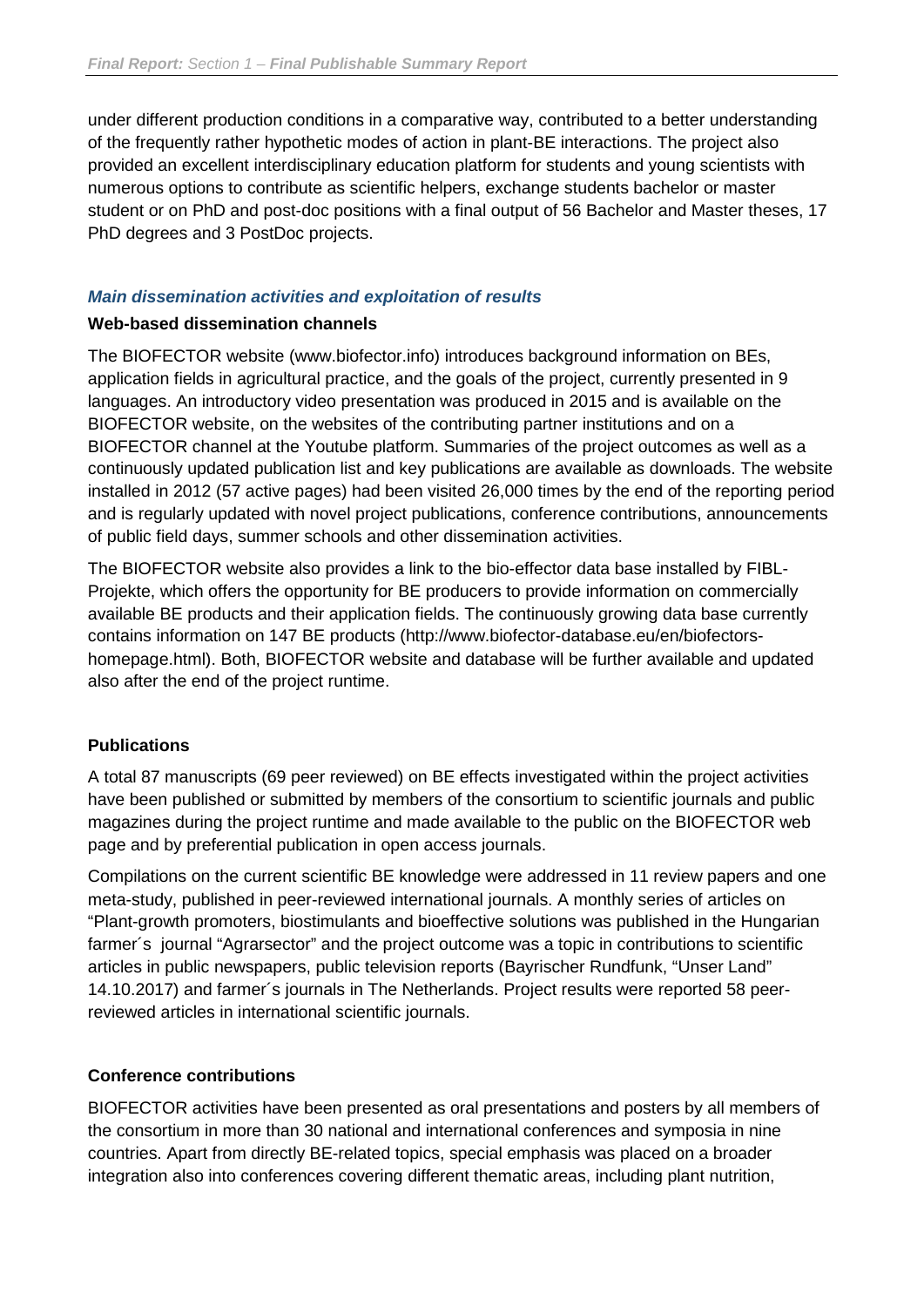agricultural management, and rhizosphere biology. Satellite sessions were organized at the "Rhizosphere 4 Conference", 2015 in Maastricht, The Netherlands and at the "German Plant Nutrition 2016 International Conference" in Hohenheim, Germany.

#### **Educational projects**

The BE topic was integrated into teaching modules within the International Master Programme "Crop Science" at the University of Hohenheim, with two courses on function and applications of BEs, student seminar presentations, covering recent scientific BE publications and excursions to field demonstrations and BE-producing SMEs. As a direct output of these educational activities, 28 bachelor and master- have been completed or initiated within project runtime and a total number of 56 master and bachelor theses, 17 PhD and 3 PostDoc projects were completed or initiated within the whole consortium.

Four international summer school projects with bio-effector related topics have been organized in the Czech Republic; Romania, Hungary and Italy.

#### **Project presentations, demonstration trials and public field days**

Field demonstration trials and presentations have been regularly organized since 2014 for extension service staff, farmers, scientists, industry partners, students, politicians and the interested public during field days at the Ihinger Hof Research Station, University of Hohenheim, Germany, University of Timisoara; the Experimental Research Station of Szent Istvan University, Soroksár, Hungary, DLG field days 2014, Bernburg, Germany and the Organic Field Days 2017, Frankenhausen, Germany.

BIOFECTOR was presented within various contact workshops: "BioPro Baden-Württemberg 2016, Freiburg, Germany"; "BioValley 2016, Suttgart Germany", "ProBio 2015, Brussels, Belgium", and Biocontrol Andermatt, Switzerland.

#### **Registration and marketing**

The importance of registration and marketing channels for BEs is a current subject of political discussion. In particular, a harmonization of registration regulations and procedures is being addressed by the "Association of Biostimulants in Agriculture (ABISTA)" , which was initiated under guidance of Madora (WP10) as an outcome of the symposium "Plant Protection and Plant health in Europe 2014" Braunschweig, Germany, by representatives of SMEs and scientists working in the field of BE research, to establish an interest group for promotion of market placement and BE application in agricultural and horticultural practice. Moreover, Madora acted as co-organizer and presenter on symposia on registration issues of bio-stimulants: Plant Protection and Plant health in Europe 2015, German Phytopathological Society DPG, Berlin, Germany and KABS e.V. Workshop 2015, Speyer, Germany. In 2017, the group is co-organiser of the "8th International Symposium on Plant protection and Plant Health in Europe. Efficacy and risks of "biorationals" in organic and integrated pest management – acceptable ?" at the Julius Kühn Institute Braunschweig Germany. The conference aims to discuss the scientific base for a regulatory infrastructure towards a targeted risk assessment and approval procedure of so-called biorationals (including bioeffectors, biostimulants and biocontrol agents) with a panel of scientists, producers, international experts and representatives of registration authorities.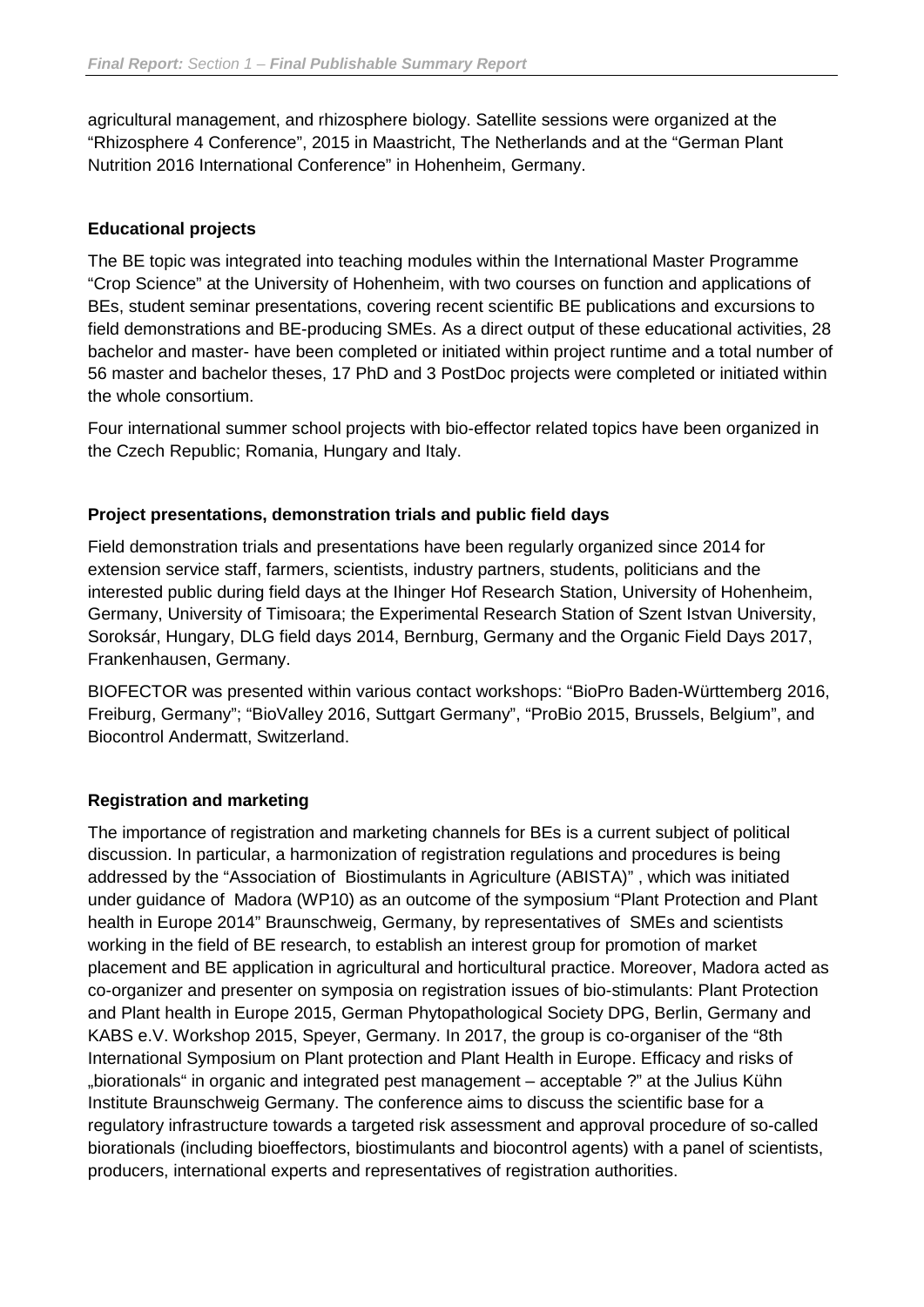#### *Future research and outlook*

Future perspectives for practice implementation and exploitation of BIOFECTOR results have been addressed in a workshop in cooperation with "i-con innovation GmbH, Ostfildern, Germany", within the framework of the H2020 project "ProBio" (Professional support to the uptake of bioeconomy RD results towards market, further research and policy for a more competitive European bioeconomy) held on May 11th 2017 in Hohenheim, Stuttgart, Germany.

Apart from the research perspectives addressed in 1.4.1., potential applications of BE-based fertilization strategies as drought stress protectants in combination with limited availability of phosphate and nitrogen are currently addressed in the framework of a H2020 follow-up project SolACE: (www.SolACE-EU.net). Further development of BE-based strategies in organic farming is part of the H2020 proposal "BreedOrganic", currently under evaluation. Perspectives of BEs in concepts to replace chemical plant protection agents are addressed within a joint BMBF Proposal (NOcsPS) of the Faculty of Agriculture, University of Hohenheim, Germany. Additionally, there are ongoing research co-operations on practice implementation of BEs with different companies: EurochemAgro GmbH, Mannheim Germany (microbial consortium products); NPZ Innovation GmbH, Holtsee, Germany; Compo Expert GmbH, Krefeld, Germany, BioAtlantis Ltd, Tralee, Ireland (stress protectants).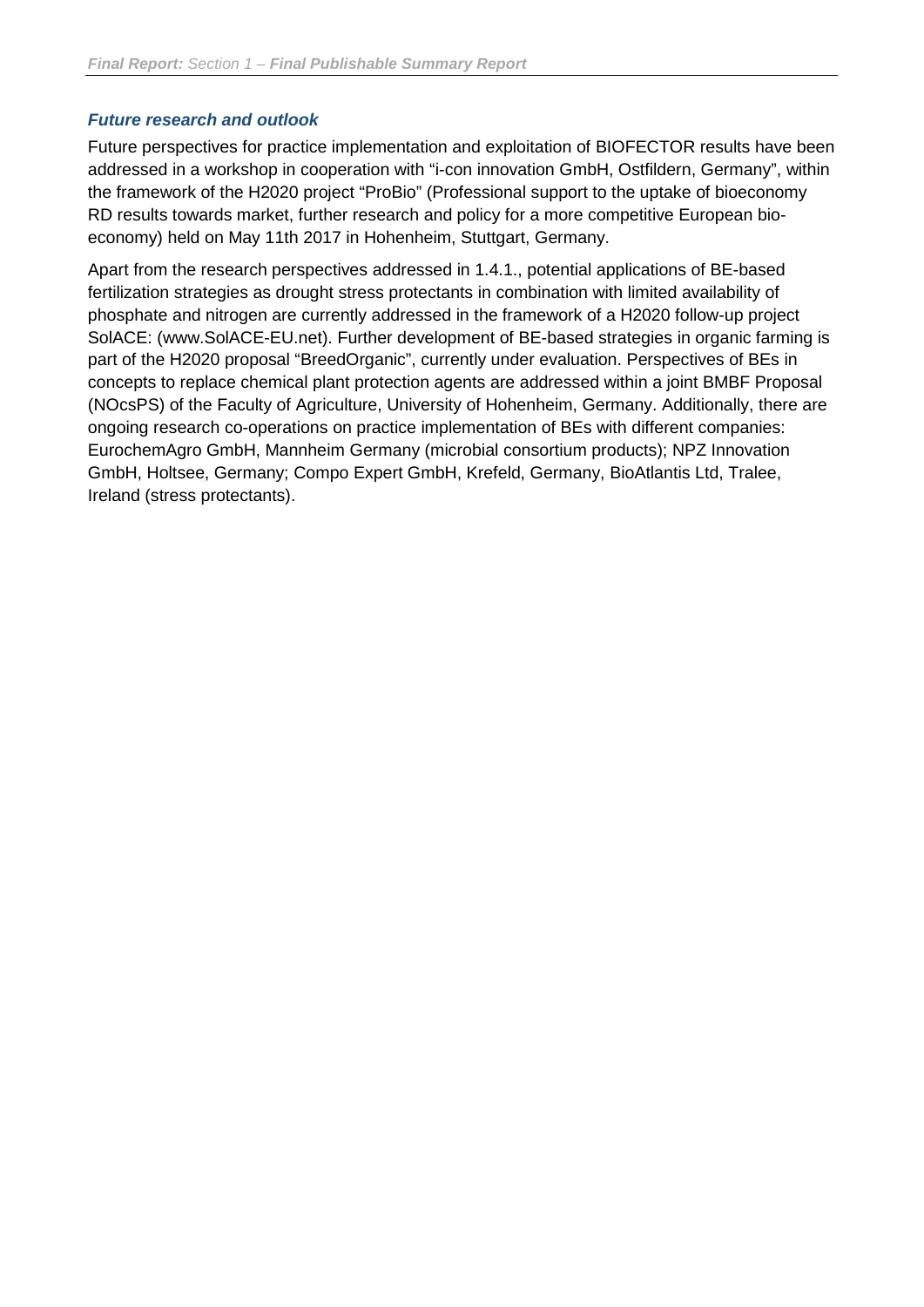# <span id="page-31-0"></span>*Section 2 – Use and dissemination of foreground*

Please see the corresponding sections of the Final Report in the Participant Portal

- Publications (Table A1)
- Dissemination Activities (Table A2)
- Patents (Table B1)
- Exploitable Foreground (Table B2)